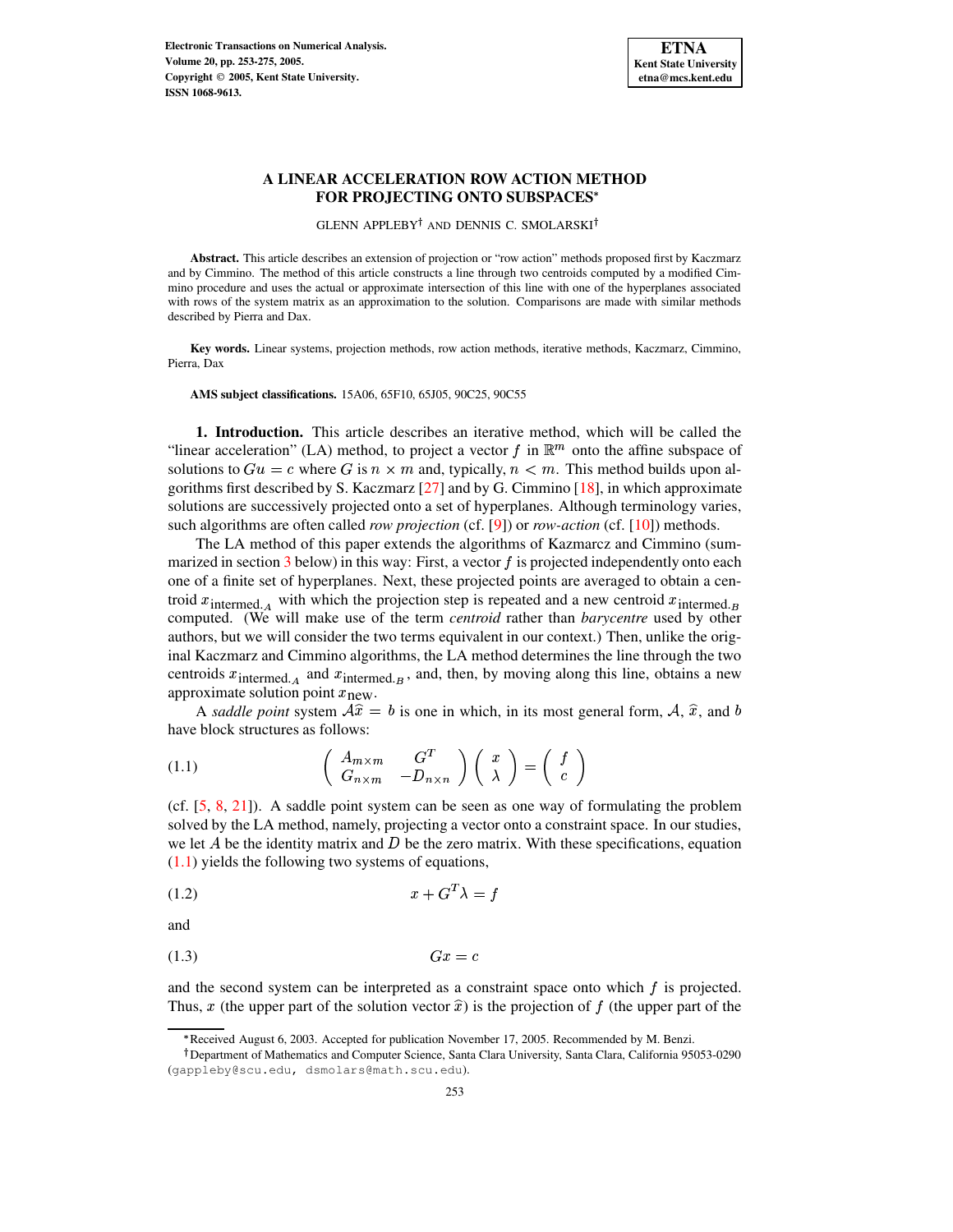constant vector b) onto the constraint space determined by  $Gx = c$ . In a situation such as this, what is desired is the value of  $x$  alone; the value of  $\lambda$  may be ignored, although it is necessary to compute it in some algorithms (cf. [\[5,](#page-21-2) p. 3].

Row projection methods may, in fact, be also used to solve a linear system and this is the context for the Kaczmarz and Cimmino algorithms. For such applications, row projection methods are usually not competitive in comparison to other methods. Nevertheless, projection methods are still of active interest in specialized areas, such as computed tomography where all the data may not be available at the start of a solution algorithm (cf. [\[4,](#page-21-4) [23,](#page-22-3) [25,](#page-22-4) [26,](#page-22-5) [28,](#page-22-6) [29,](#page-22-7)  $32$ ], and the various works of Censor  $[10, 11, 12, 13, 14, 15, 16, 17]$  $[10, 11, 12, 13, 14, 15, 16, 17]$  $[10, 11, 12, 13, 14, 15, 16, 17]$  $[10, 11, 12, 13, 14, 15, 16, 17]$  $[10, 11, 12, 13, 14, 15, 16, 17]$  $[10, 11, 12, 13, 14, 15, 16, 17]$  $[10, 11, 12, 13, 14, 15, 16, 17]$  $[10, 11, 12, 13, 14, 15, 16, 17]$  $[10, 11, 12, 13, 14, 15, 16, 17]$  $[10, 11, 12, 13, 14, 15, 16, 17]$  $[10, 11, 12, 13, 14, 15, 16, 17]$  $[10, 11, 12, 13, 14, 15, 16, 17]$  $[10, 11, 12, 13, 14, 15, 16, 17]$  $[10, 11, 12, 13, 14, 15, 16, 17]$  $[10, 11, 12, 13, 14, 15, 16, 17]$ ). Since the Cimmino method is inherently parallelizable, variants of this method have also been of special interest (cf. [\[12,](#page-21-6) [17\]](#page-21-11)).

Section [2](#page-1-0) provides some background and a simple example of how projectors are used in this paper, and section [3](#page-2-0) reviews the history of projection methods and describes the general approach to accelerating such methods. Section [4](#page-4-0) describes the LA method and provides a proof of the convergence of one version of the LA method along with other details, and section [5](#page-8-0) describes implementation issues. Section [6](#page-10-0) shows the exact convergence of the LA method in one iteration for orthonormal spaces. Section [7](#page-11-0) reports on numerical test results including those comparing the LA method with similar methods by G. Pierra [\[33\]](#page-22-9) and A. Dax [\[19,](#page-22-10) [20\]](#page-22-11), and section [8](#page-18-0) briefly comments on the use of such projection methods with problems in computed tomography. The final sections include references to other approaches, a brief evaluation, and appendices describing alternative versions of the LA method.

<span id="page-1-0"></span>**2. Background and Example.** Saddle point problems arise in a variety of applications (see [\[5,](#page-21-2) pp. 5–14] for some examples). In such problems, the solution of one linear system of m equations,  $Ax + G^{T}\lambda = f$  (where f is in  $\mathbb{R}^{m}$ ), is constrained by a set of conditions forming a second, underdetermined system of *n* equations,  $Gx - D\lambda = c$  (where *c* is in  $\mathbb{R}^n$ ). When  $A = I_{m \times m}$  and  $D = 0_{n \times n}$ , these two linear systems reduce to the form given above in eqs.  $(1.2)$  and  $(1.3)$ .

Let the  $i^{th}$  row of  $G$ ,  $(\gamma_{i1}, \gamma_{i2}, \ldots, \gamma_{im})$ , be indicated by the vector  $g_i^T$ . If  $c = (c_1, c_2, \ldots, c_m)$  $(c_n)^T$ , then the vector  $g_i$  is orthogonal to the hyperplane  $g_i^T x = c_i$ . Thus, a point (or vector)  $x^* \in \mathbb{R}^m$  is in the i<sup>th</sup> hyperplane if and only if  $g_i^T x^* = \langle g_i, x^* \rangle = c_i$ . (When there is no possibility of confusion from context, we will simplify notation by referring to row  $g_i^T$  of G as a hyperplane.) Let  $G$  be the subspace obtained as the intersection of the  $n$  hyperplanes in  $\mathbb{R}^m$  associated with the rows of the matrix G. Thus,  $x \in \mathcal{G}$  if and only if  $Gx = c$ .

Computing the *projection* of some point (or vector)  $f \in \mathbb{R}^m$  onto  $\mathcal G$  is equivalent to writing f as  $x + v$  where  $x \in \mathcal{G}$  and  $v \in \mathcal{G}^{\perp}$ . The latter condition amounts to  $v \in$ Span $\{g_1, \ldots, g_n\}$ , and so it suffices to write  $v = G^T \lambda$  for some appropriate vector  $\lambda \in \mathbb{R}^n$ .

Thus, the problem of finding the projection of some  $f \in \mathbb{R}^m$  onto G may be formulated as that of solving the saddle point system  $\hat{\mathcal{A}}\hat{x} = b$ , when  $\hat{\mathcal{A}}$ ,  $\hat{x}$ , and  $b$  can be written in block form as

<span id="page-1-1"></span>(2.1) 
$$
\begin{pmatrix} I_{m \times m} & G^T \\ G & 0_{n \times n} \end{pmatrix} \begin{pmatrix} x \\ \lambda \end{pmatrix} = \begin{pmatrix} f \\ c \end{pmatrix},
$$

and then extracting the upper block, x, of  $\hat{x}$  as the desired projected point in  $\hat{G}$ . We assume that G is  $n \times m$  with  $n < m$  and, thus, A is  $(m + n) \times (m + n)$ .

Assuming the solution to  $\hat{A}\hat{x} = b$  is  $\hat{x} = (x, \lambda)^T$ , it follows (cf. equation [\(1.3\)](#page-0-2)) that  $Gx = c$ , thus confirming that x does, in fact, lie in the constraint subspace  $\mathcal G$  associated with G. Similarly, equation [\(1.2\)](#page-0-1) yields  $x + G^{T}\lambda = f$  indicating that f can be written as  $x + v$ where x satisfies  $Gx = c$  and  $v = G<sup>T</sup> \lambda$ , which is in  $G<sup>\perp</sup>$ . Consequently, x is the projection of  $f$  onto  $\mathcal G$ .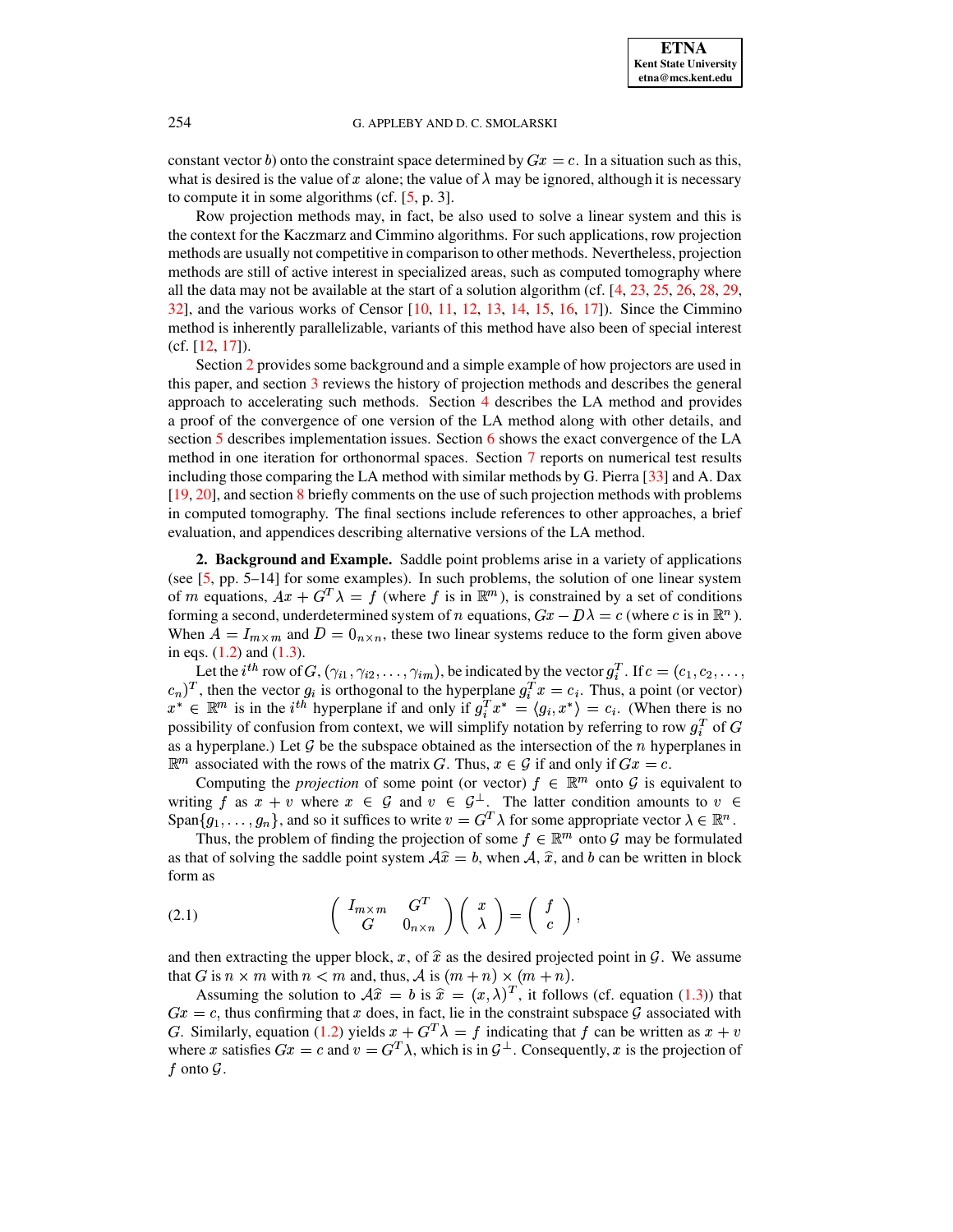If  $b = (f, c)^T$  for c non-zero, it can be shown that, when G is of full rank, the desired solution  $x = \left[I - G^T(GG^T)^{-1}G\right]f + G^T(GG^T)^{-1}c$ . If  $c = 0$ , the solution reduces to  $s = [I - G<sup>T</sup>(GG<sup>T</sup>)<sup>-1</sup>G]f$ . We can therefore write x as Pf where the projector P =  $I - G^T(GG^T)^{-1}G = I - G^{\dagger}G$  and  $G^{\dagger}$  is the Moore-Penrose pseudo-inverse of G. If G consists of a single row,  $g_i^T$  (corresponding to a single hyperplane),  $GG^T = g_i^T g_i = ||g_i||^2$  is a scalar, and the projector  $P_i$  (corresponding to row  $q_i$ ) can be written as

(2.2) 
$$
P_i = I_m - \frac{g_i g_i^T}{\|g_i\|^2}
$$

(cf. [\[22,](#page-22-12) p. 75], [\[37,](#page-22-13) pp. 41–46]).

The following simple example may help demonstrate the geometrical interpretation of this formulation of the problem. This system

$$
\begin{pmatrix}\n1 & 0 & 0 & 2 & 1 \\
0 & 1 & 0 & 1 & 2 \\
0 & 0 & 1 & 0 & 0 \\
2 & 1 & 0 & 0 & 0 \\
1 & 2 & 0 & 0 & 0\n\end{pmatrix}\n\begin{pmatrix}\nx \\
\lambda\n\end{pmatrix} = \begin{pmatrix}\n1 \\
2 \\
3 \\
0 \\
0\n\end{pmatrix}
$$

yields a value for x of  $(0, 0, 3)^T$ . Note that the rows of G, contained in the last two rows of A, are the coefficients of the planes  $2t + y = 0$  and  $t + 2y = 0$  whose intersection is the z-axis (in a tyz coordinate system). Thus,  $x = (0,0,3)^T$  is, in fact, the projection of  $f = (1,2,3)^T$ onto the *z*-axis. Also note that the value of  $\lambda$  is  $(0,1)^T$ , a value not particularly useful but which, in many algorithms, must be computed with some accuracy to obtain  $x$ .

If, however, the constant vector f equals  $(1, 2, 3, 1, 1)^T$ , then x would equal  $(1/3, 1/3, 3)$ <br>A would equal  $(-1/9, 8/9)^T$ . The value of x here is consistent with the earlier value and  $\lambda$  would equal  $(-1/9, 8/9)^T$ . The value of  $x$  here is consistent with the earlier value, since the earlier value was based on  $Gx = 0$  resulting in an intersection of the two planes at  $B(0,0)^T$ , whereas the current value is based on  $Gx = (1,1)^T$  resulting in an intersection of the two planes at  $(1/3, 1/3)^T$ .<br>We shall consider the general

wo planes at  $(1/3, 1/3)^T$ .<br>We shall consider the general problem of computing projections of vectors onto the intersection of hyperplanes. Many of our methods could be naturally extended to the more general problem of computing projections onto the intersections of convex sets. Note that, in our formulation of the problem, it will not be necessary to assume that the rows of  $G$  are independent.

<span id="page-2-0"></span>**3. History of Projection Methods.** Row projection or row-action methods have been widely studied (cf.  $[10, 36]$  $[10, 36]$  $[10, 36]$ ). Kaczmarz  $[27]$  was the first to show that iterated projections of a point onto intersecting hyperplanes will converge to the subspace of intersection (cf. [\[7,](#page-21-12) pp. 186–88], [\[10,](#page-21-1) p. 450], [\[14\]](#page-21-8), [\[36\]](#page-22-14)). This approach was rediscovered by Gordon et al. [\[23\]](#page-22-3) and was called ART (algebraic reconstruction technique) (cf.  $[10, p. 451]$  $[10, p. 451]$ ). The basic approach of Kaczmarz can be modified by using a relaxation parameter  $\alpha$  resulting in a point between the hyperplane and the point being projected (if  $0 < \alpha < 1$ ) or between the hyperplane and the reflection of the point about the hyperplane (if  $1 < \alpha < 2$ ).<br>Cimmino [18] proposed a method concentually similar to Ka

Cimmino [\[18\]](#page-22-1) proposed a method conceptually similar to Kaczmarz's approach, with this major difference: Instead of successive projections, Cimmino's algorithm projects the same point toward all the hyperplanes and then computes the centroid derived from these projected points. In actuality, Cimmino's original method determines the *reflection* of a point relative to each hyperplane, using a relaxation parameter of  $\alpha = 2$ . If one envisions the set of hyperplanes as all cutting a hypersphere through its center (which is the solution point, i.e., the point of intersection of all the hyperplanes), then reflecting a point on the surface

<span id="page-2-1"></span>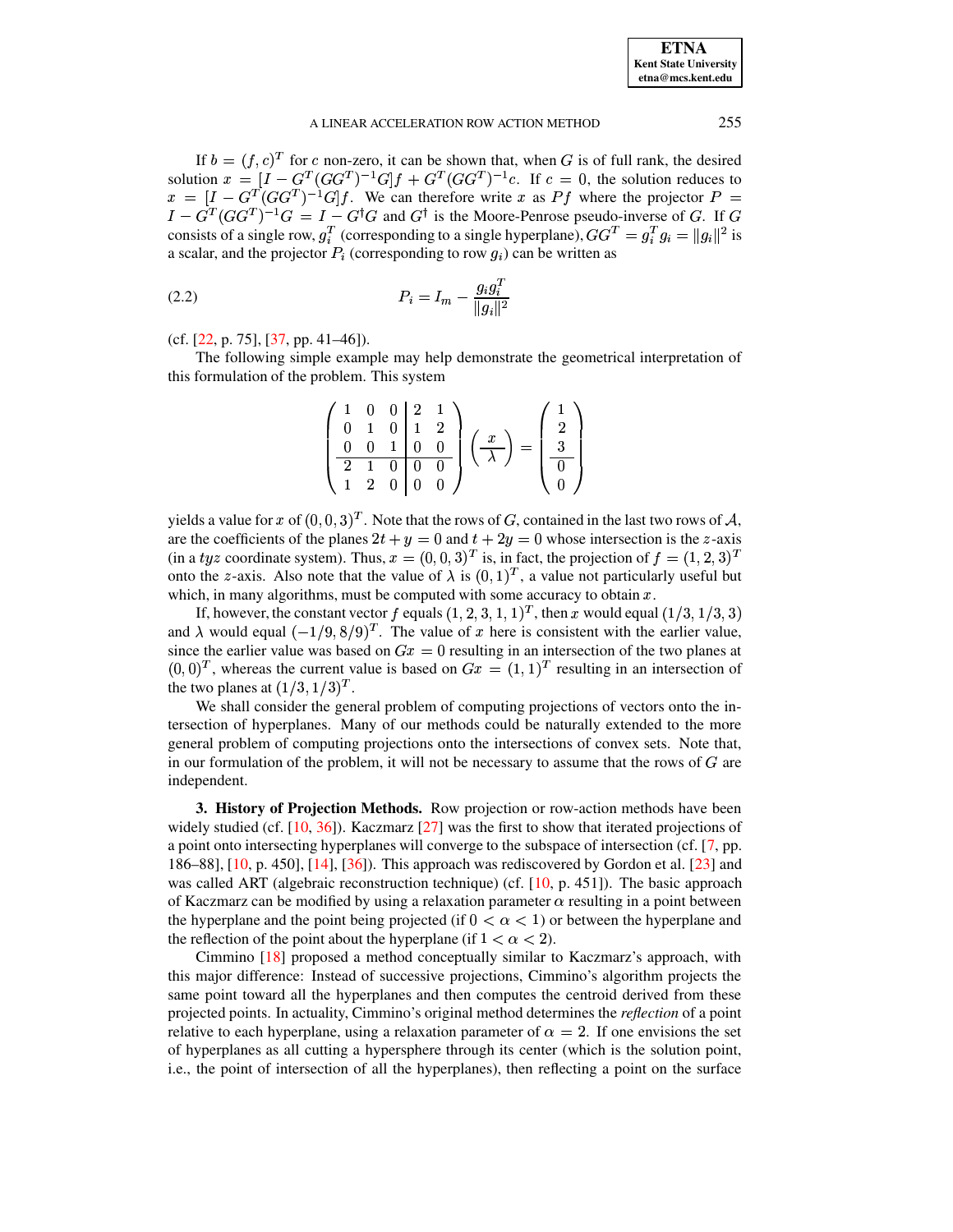of the hypersphere about a hyperplane (by means of an orthogonal projection through the hyperplane), results in another point also on the surface of the hypersphere. It is obvious that the centroid of a set of points on the surface of a hypersphere is interior to the hypersphere. Considering the centroid to be a point on the surface of a new hypersphere, concentric with the original hypersphere and smaller, the location of this point also determines the diameter of the new hypersphere. We can thus iterate these steps, slowly converging to the common center of all the hyperspheres, which is the desired solution point (cf. [\[18\]](#page-22-1), [\[7,](#page-21-12) p. 187]).

We note in passing that the Cimmino and Kaczmarz methods are examples of linear stationary iterative methods that are related to other well known methods, such as Richardson iteration or the Jacobi method (cf. [\[6\]](#page-21-13),  $[19, p. 612]$  $[19, p. 612]$ ,  $[35, pp. 8-10]$  $[35, pp. 8-10]$ ).

<span id="page-3-0"></span>**3.1. General Approach of Acceleration Methods.** Pierra proposed an acceleration technique for algorithms based on projections and centroids (termed "barycentres" in [\[33\]](#page-22-9)). Pierra notes that the "method of barycentres... is not very fast" and thus proposes the "extrap-olated parallel projection method" (E.P.P.M.) [\[33,](#page-22-9) p. 99]. This method uses the line through the original point and a centroid (barycentre) and computes the average of the intersections of this line with all the hyperplanes to determine the next point  $[33, p. 101]$  $[33, p. 101]$ . At regular intervals, the approximate solution point is centered using a relaxation factor.

Dax provided an alternative acceleration technique also based on projections and centroids [\[20\]](#page-22-11). This method also uses a line through the original point and a centroid and determines a distance to accelerate along this line. This distance is computed via the gradient of the residual  $||Gx_{\text{new}} - c||$ , where  $x_{\text{new}}$  is on the acceleration line, resulting in a point on the line closest to the actual solution point  $x$ .

The LA, Pierra, and Dax algorithms all follow a similar approach. Unlike the original Kaczmarz algorithm, in which each projected point is used as the base point for the next projection, all three of these methods, similar to the Cimmino algorithm, compute all the projections first and then determine the centroid.

All three methods determine a line along which the acceleration takes place and determine a distance to move along this acceleration line. In general, these methods proceed in this way: Given point  $x_{old}$ , one or more Cimmino-like steps are executed in which projections of  $x_{old}$  are computed and an intermediate point, the centroid  $x_{intermed A}$ , is obtained. A second intermediate centroid,  $x_{\text{intermed},B}$ , can also be computed. One then accelerates converging to the desired solution by moving a specific distance  $\delta$  along the line through  $x_{\text{intermed. }A}$  with direction  $x_{\text{intermed. }A} - x_{\text{old}}$  or  $x_{\text{intermed. }B} - x_{\text{intermed. }A}$ . The three algorithms differ as to (1) whether one uses  $x_{old}$  or  $x_{intermed. A}$  as the base point from which one determines  $x_{new}$ , (2) how the distance  $\delta$  is computed, and (3) how the direction of the line is computed.

Thus, for LA,

$$
x_{\text{new}} = x_{\text{intermed.}_A} + \delta \cdot (x_{\text{intermed.}_B} - x_{\text{intermed.}_A})
$$

for Pierra,

$$
x_{\text{new}} = x_{\text{old}} + \delta \cdot (x_{\text{intermed. }A} - x_{\text{old}})
$$

and for Dax,

$$
x_{\text{new}} = x_{\text{intermed.}_A} + \delta \cdot (x_{\text{intermed.}_A} - x_{\text{old}}).
$$

The LA method described below incorporates the basic projection techniques developed by Kaczmarz and Cimmino and attempts to find an approximate solution point by determining a point on the line that passes close to the actual solution point, similar to the approaches proposed by Pierra or Dax.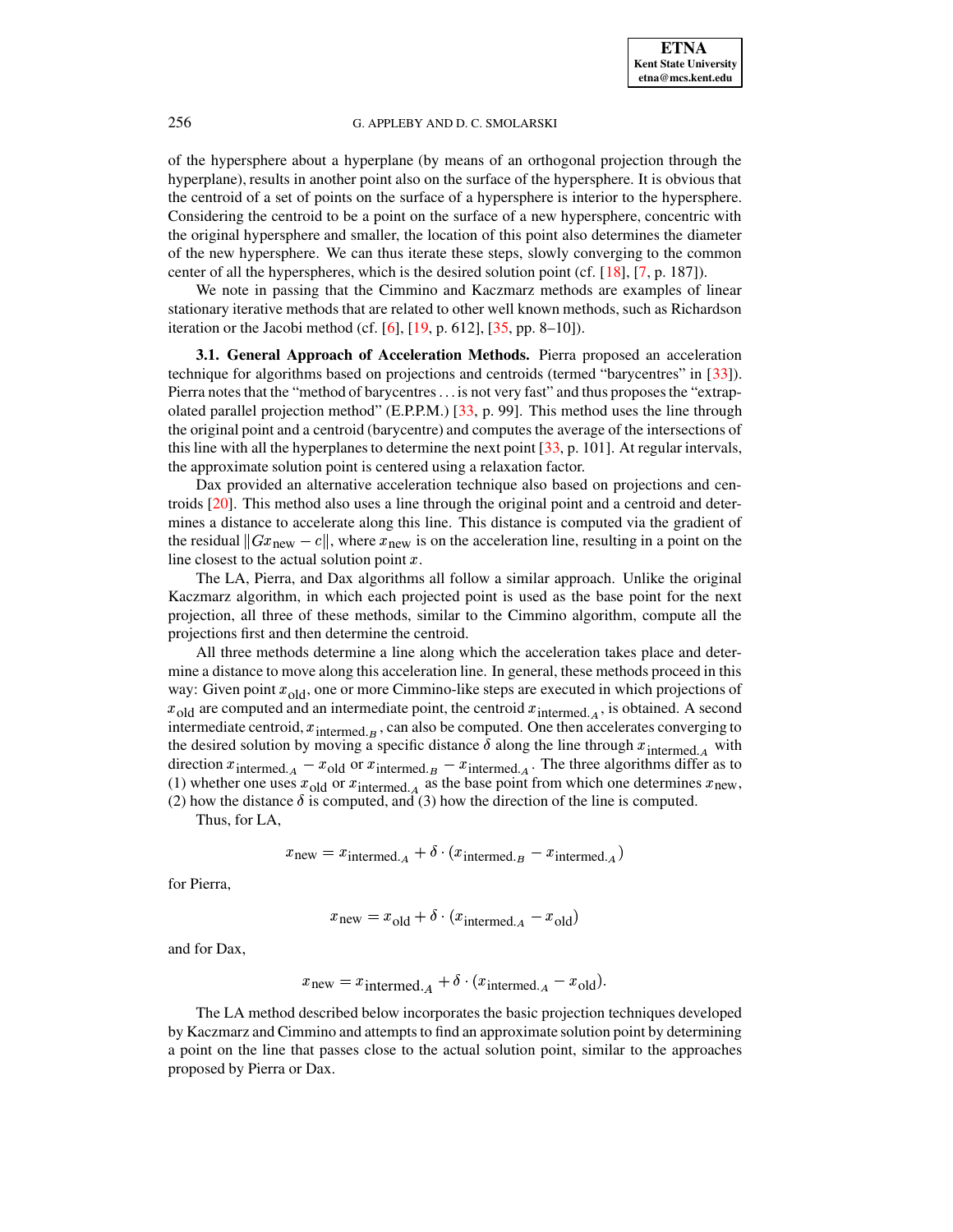| <b>ETNA</b>                  |
|------------------------------|
| <b>Kent State University</b> |
| etna@mcs.kent.edu            |

**3.2. Cimmino-projection Methods and Parallel Programming.** The Cimmino-like projections used by the various algorithms are order independent and thus their computations can be coded to occur in parallel whenever possible (cf. [\[2,](#page-21-14) p. 49], [\[9,](#page-21-0) p. 174], [\[12\]](#page-21-6); also see the recent work of Censor and Zenios [\[17\]](#page-21-11)). This inherent parallelization property is one of the reasons that makes these methods worthy of further study.

<span id="page-4-0"></span>**4. The Linear Acceleration (LA) Method.** The LA method was motivated by an experimental study of the convergence of centroids computed by using the Cimmino algorithm on a constrained system. A sequence of centroids computed according to Cimmino's algorithm will converge to the solution  $x$  contained in the intersection subspace  $\mathcal{G}$ . Experimental data have shown that these centroids converge toward a line in  $n$ -space that intersects the desired solution. The LA method attempts to approximate the curve on which these centroids lie by a straight line, and then moves along this line in the direction of the solution point  $x$  to obtain an approximate solution,  $x<sub>new</sub>$ . The use of an acceleration line through two centroids is the primary difference between the LA method and other algorithms

Figure [4.1](#page-4-1) contains a 2-dimensional depiction that attempts to illustrate the rationale motivating the proposed LA method. The line through centroids  $x_{\text{intermed. }A}$  and  $x_{\text{intermed. }B}$ intersects one of the hyperplanes near the common intersection  $x \in \mathcal{G}$ . Moving along this line a specific distance results in the new approximation,  $x_{\text{new}}$ .



Thus, the LA method consists of the following steps (details below in section [5\)](#page-8-0):

ALGORITHM 1 (LINEAR ACCELERATION): *Input*:  $g_i^T$  (rows of the matrix G), f (the initial point to be projected onto  $G$ ). *Output*:  $x_{new}$ , the approximate projection of  $f$  onto  $G$ .

- <span id="page-4-1"></span>1. A starting point  $x_{old}$  (initially equal to f) is projected onto each hyperplane associated with the rows  $g_i^T$  of  $G$ .
- 2. The points of projection are averaged to produce a centroid  $x_{\text{intermed. }A}$ .
- 3. The projection step is repeated, thistime projecting the computed centroid  $x_{\text{intermed. } A}$  onto all the hyperplanes.
- 4. The new points of projection are averaged to produce a new centroid  $x_{\text{intermed.}_B}$
- 5. *(The LA step.)* The line through centroids  $x_{\text{intermed. }A}$  and  $x_{\text{intermed. }B}$ is computed and a point  $x_{\text{new}}$  on this line near the desired solution  $x$ is determined by some method.
- 6. Repeat steps 1–5 as desired, after first resetting  $x_{old}$  to  $x_{new}$ .

We note below in section [7.3](#page-12-0) that the Cimmino-type projections used to compute the centroids of steps 2 and 4 is typically repeated several times before designating points as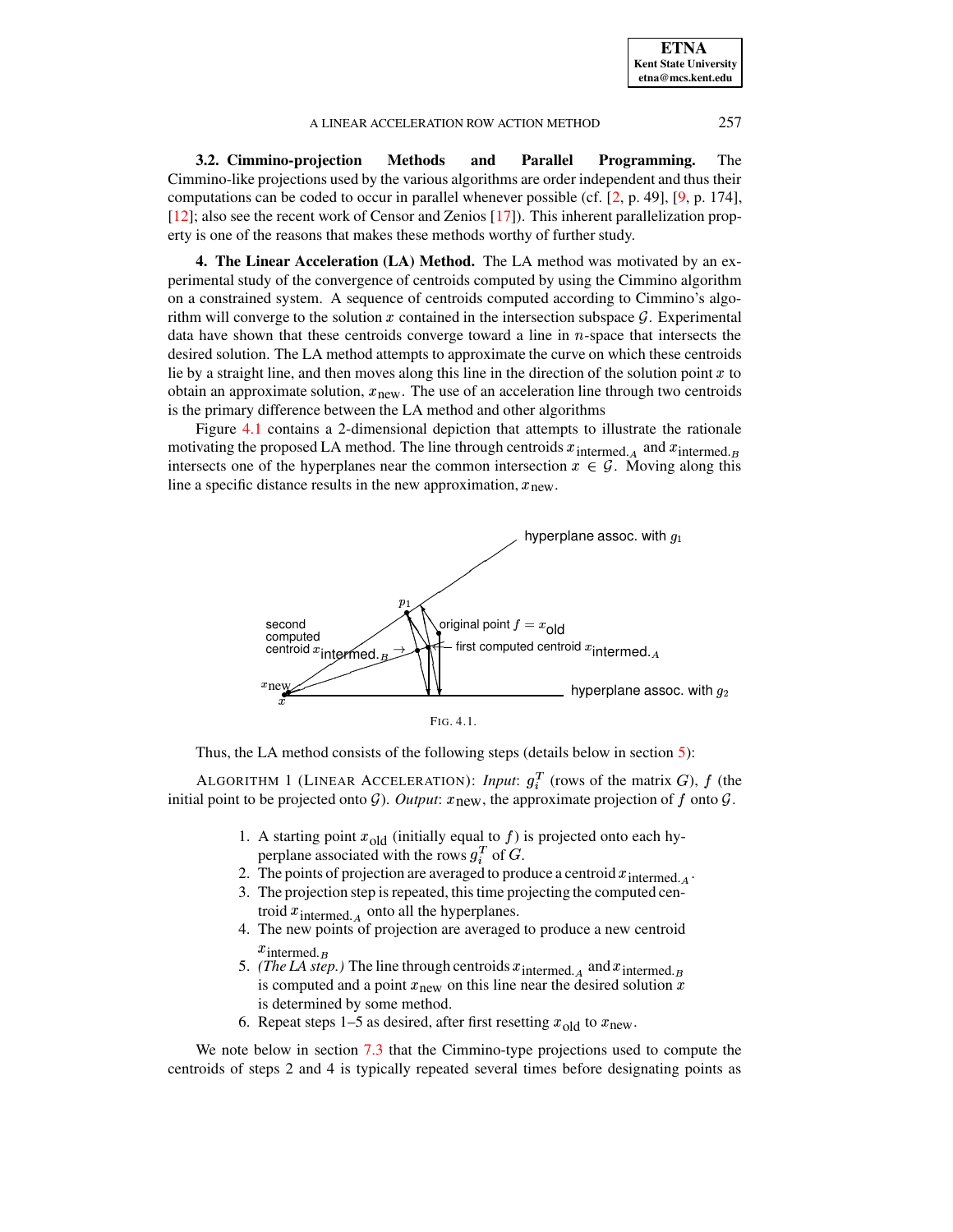$x_{\text{intermed. }A}$  and  $x_{\text{intermed. }B}$ .

**4.1. Determining**  $x_{\text{new}}$  on the Acceleration Line. To determine a point  $x_{\text{new}}$  on the line through  $x_{\text{intermed. }A}$  and  $x_{\text{intermed. }B}$  near the desired solution x, various options are possible, any one of which can be used in step 5 of Algorithm 1. Three distinct methods were studied; two of them are based on the *intersection* of the acceleration line with a hyperplane, and the third is based on travelling a specified *distance* along the line. We report on the procedure in which  $x_{\text{new}}$  is the point of intersection of the acceleration line with the *nearest* hyperplane and label the algorithm when using this distance procedure as  $LA<sub>N</sub>$ . Other distance procedures will be commented on briefly in the appendix.

<span id="page-5-2"></span>**4.1.1.** Algorithm  $LA_N$ : Intersecting with the Nearest Hyperplane. If the two centroids  $x_{\text{intermed. }A}$  and  $x_{\text{intermed. }B}$  are well-centered between enclosing hyperplanes, a line through  $x_{\text{intermed. }A}$  and  $x_{\text{intermed. }B}$  would be expected to intersect the hyperplanes near the common set of intersection as depicted in Figure [4.1.](#page-4-1) Determining the hyperplane that produces a point closest to the desired solution point  $x$  is non-trivial, however. One could choose a specific hyperplane to use in determining the intersection point (an approach described in the appendix). It is possible that the new point of intersection in this case will be further from the desired solution point than a point of intersection with some other hyperplane (cf. Figure [4.2\)](#page-5-0), and might, in some cases, lead to a cyclic non-convergence.



<span id="page-5-0"></span>To avoid any possibility of obtaining a distant point of intersection, an alternative approach is to compute the intersection of the projection line with the *nearest* hyperplane and use this intersection point as the next approximate solution. In practice (as will be noted in section [5.3\)](#page-9-0), one computes the intersection point  $x<sub>new</sub>$  by first computing the distance  $\delta$  to the nearest hyperplane and then moving from centroid  $x_{\text{intermed. A}}$  in the direction  $w = x_{\text{intermed},B} - x_{\text{intermed},A}$  by using the formula  $x_{\text{new}} = x_{\text{intermed},A} + \delta w$ . Finding the nearest hyperplane consists only in computing the distance values  $\delta_i$  along w from  $x_{\text{intermed. }A}$  to the hyperplane associated with each row  $g_i^T$  of G, and then using the  $\delta_i$  minimum in magnitude as  $\delta$  to determine the intersection point  $x_{\text{new}}$ .

We claim that, when multiple iterations in the LA algorithm occur, distance procedure LA<sub>N</sub> always converges. This is the case even when the centroid  $x_{\text{intermed. }A}$  and  $x_{\text{intermed. }B}$ are obtained via multiple Cimmino-type iterations. The proof is given as Theorem [4.1](#page-5-1) and Corollary [4.4.](#page-7-0)

<span id="page-5-1"></span>**THEOREM 4.1.** Let H be a finite set of hyperplanes in  $\mathbb{R}^m$  with non-empty intersection,  $\mathcal{G} = \cap \mathcal{H}$ . Let  $x_A$  be a point in  $\mathbb{R}^m$ , and let  $x_2$  be the centroid obtained from  $x_A$  by averaging *the projections of*  $x_A$  *onto all the hyperplanes*  $g \in \mathcal{H}$ *. Let*  $x_3$  *be the centroid obtained by averaging projections of*  $x_2$  *onto the hyperplanes*  $g \in \mathcal{H}$ *, etc., and finally set*  $x_B = x_k$ *, the*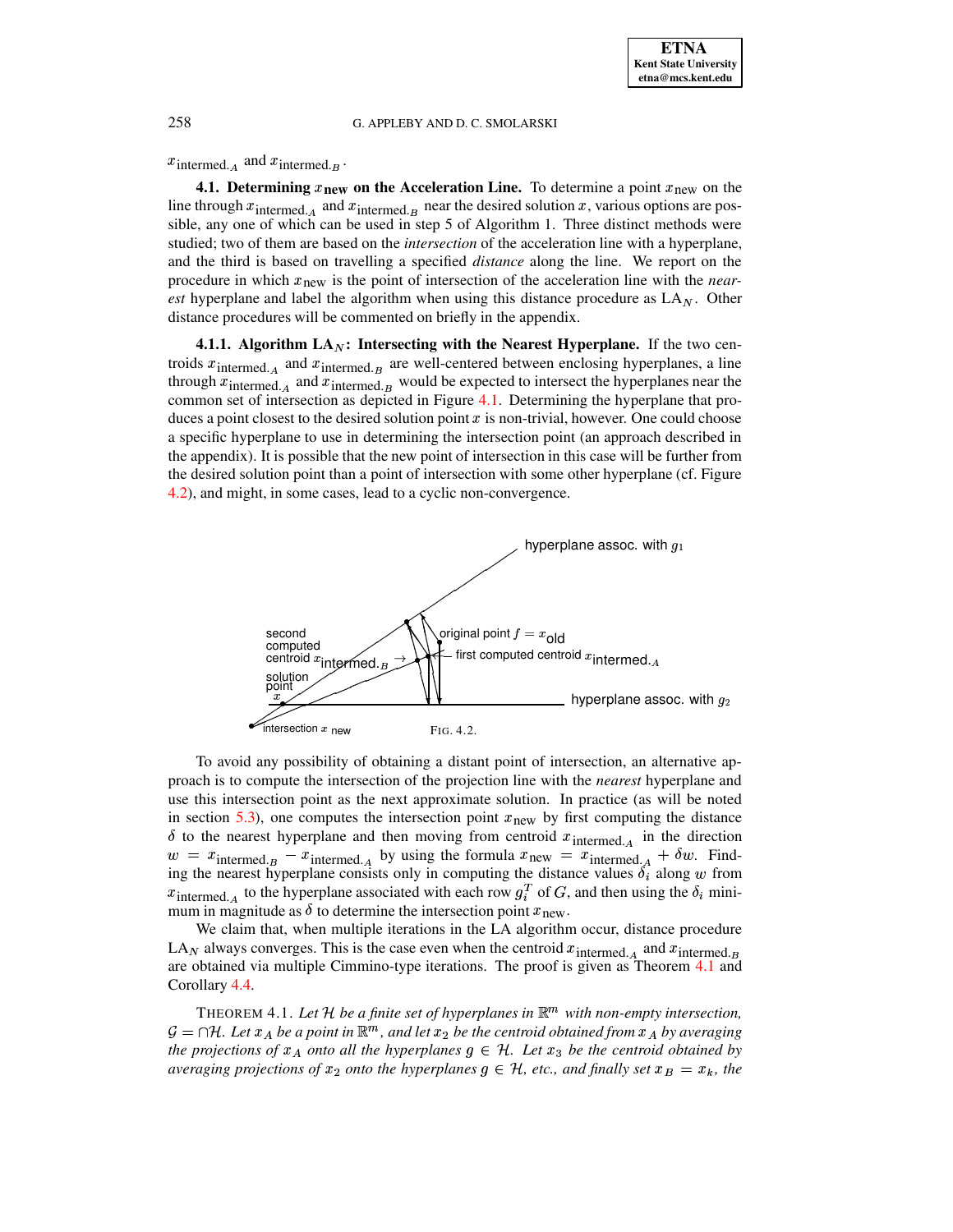$k^{th}$  centroid obtained from from  $x_A$ . Define  $x^*$  to be the intersection of the ray  $\overline{x_A x_B}$  with *the hyperplane*  $g^* \in H$  *chosen so that*  $x^*$  *lies nearest to*  $x_A$  *among all other hyperplanes*  $g \in \mathcal{H}$ . If  $x \in \mathcal{G}$  is an arbitrary point in the intersection of the hyperplanes in  $\mathcal{H}$ , then  $||x^* - x|| < ||x_A - x||$ . If  $x_B$  is on the same side of the hyperplane  $g^*$  that  $x_A$  is, then  $||x^* - x|| < ||x_B - x||.$ 

Before proceeding with the proof, we present two preliminary lemmas.

LEMMA 4.2. Let  $H$  be a hyperplane in  $\mathbb{R}^m$ , and let  $\Pi$  be a plane (two-dimensional *subspace*) in  $\mathbb{R}^m$ , and let  $\xi \in \mathbb{R}^m$ . Let  $l_H = H \cap \Pi$ , a line in H. Let  $P_H(y)$  denote the *orthogonal projection of a vector*  $y$  *onto*  $H$ *, and similarly let*  $P_{\Pi}(y)$  *denote the orthogonal* projection of  $y$  onto  $\Pi$ . Finally, let  $y_H$  denote the orthogonal projection of  $P_\Pi(\xi)$  on  $l_H$ . Then  $P_{\Pi}(P_H(\xi))$  lies between  $y_H$  and  $P_{\Pi}(\xi)$ . (cf. Figure [4.3\)](#page-6-0)



FIG. 4.3. Depiction of projection of  $\xi$  onto plane  $\Pi$  and hyperplane  $H$ .

<span id="page-6-0"></span>*Proof.* Let  $l_H$  denote a vector that is parallel to the line  $l_H$ . Then  $\xi P_H(\xi) \perp l_H$  by virtue of orthogonal projection, since  $l_H$  lies in H. Similarly,  $\xi P_{\Pi}(\xi) \perp l_H$  since  $l_H$  lies in  $\Pi$ . So the plane (two dimensional subspace) containing  $\xi$ ,  $P_H(\xi)$ , and  $P_{\Pi}(\xi)$  is orthogonal to  $l_H$ . Since  $\xi P_{\Pi}(\xi)$  is parallel to  $P_H(\xi)P_{\Pi}(P_{\underline{H}}(\xi))$ , then  $P_{\Pi}(P_H(\xi))$  is in this plane, too, so that  $P_H(\xi)P_\Pi(P_H(\xi))$  is also orthogonal to  $l_H$ , and so must lie on the line containing  $P_\Pi(\xi)$  and  $y_H$ . The point  $P_\Pi(P_H(\xi))$  lies between  $P_\Pi(\xi)$  and  $y_h$  since  $P_H(\xi)$  must lie closer to  $l_H$  (the intersection of  $\Pi$  and  $H$ ) than does  $\xi$ , but then projecting both points onto  $\Pi$  must preserve this, and so  $P_{\Pi}(P_H(\xi))$  must lie closer to  $y_H$  than does  $P_H(\xi)$ .  $\qquad \Box$ 

LEMMA 4.3. *Let* <sup>¾</sup> *be a set of hyperplanes with a non-empty intersection, and let*  $x \in \bigcap H$ . Let  $l_g$ , be a line through  $x$ , contained in some  $g^* \in H$ . Let  $y_{g^*} \in l_{g^*}$ ,  $y_{g^*} \neq x$ , and *let*  $g^{* \perp}$  *be the hyperplane through*  $y_{g^*}$  *that is orthogonal to*  $l_{g^*}$ . *Suppose*  $\xi \in \mathbb{R}^m$  *is either* on  $g^{* \perp}$ , or on the same side of  $g^{* \perp}$  that x is, with the further property that if  $\Pi$  is the plane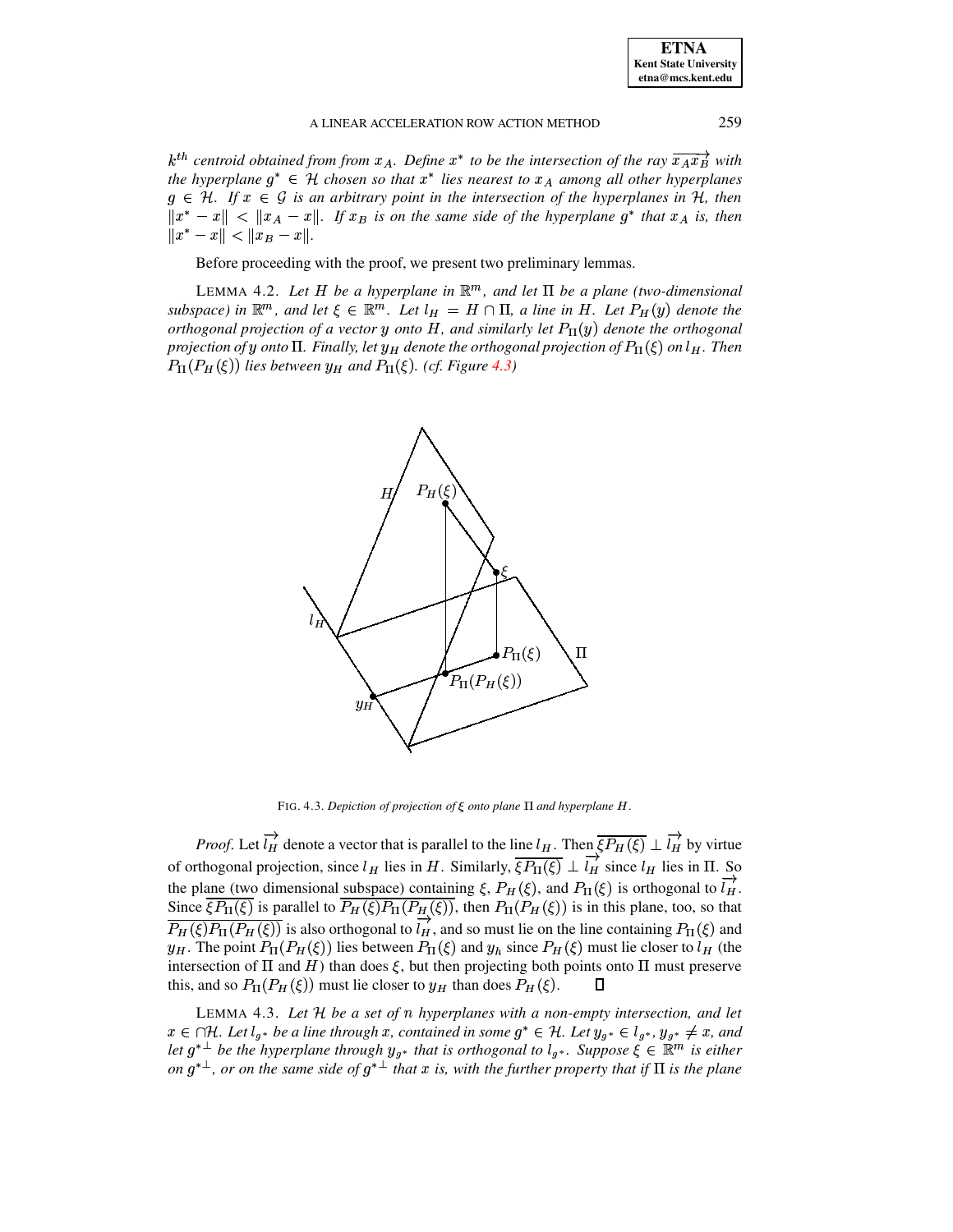*(two-dimensional subspace) containing*  $\xi$  *and*  $l_g^*$ *, and*  $l^{\perp} = \Pi \cap g^{*^{\perp}}$ *, then not only is*  $\xi$  *on the same side of*  $l^{\perp}$  *as is x, but the orthogonal projection of*  $\xi$  *onto the line*  $l_g = g \cap \Pi$  *is also on the same side of*  $l^{\perp}$  *that*  $x$  *is, for all*  $g \in H$ *. Then, the centroid*  $\xi = \frac{1}{n} \sum_{g \in H} P_g(\xi)$  *is on the same side of*  $g^{*\perp}$  *that*  $x$  *is, too. Further, each projection*  $P_{\Pi}(P_g(\xi))$ *, for each*  $g \in H$ *, is also on the same side of*  $l^{\perp}$  *that*  $x$  *is.* 

*Proof.* By hypothesis, for each  $g \in \mathcal{H}$ , the line segment with endpoints  $\xi$  and  $z_g$  (where  $z_g$  is the orthogonal projection of  $\xi$  onto the line  $l_g$  in  $\Pi$ ) is contained in the same half-plane (relative to  $l^{\perp}$ ) that x is. By the first lemma, these segments must contain  $P_{\Pi}(P_g(\xi))$ . But this implies, for each  $g \in \mathcal{H}$ , that  $P_g(\xi)$  is in the same half-space (relative to the hyperplane  $g^{*\perp}$ ) as is x, so clearly the centroid  $\xi = \frac{1}{n} \sum_{g \in \mathcal{H}} P_g(\xi)$  is also on this half-space. It only remains to show that each projection of the centroid,  $P_g(\xi)$ , for  $g \in \mathcal{H}$ , projects onto  $\Pi$  to a point that lies in this same half-plane (relative to  $l^{\perp}$ ) as x.

Fix one hyperplane  $\hat{g} \in \mathcal{H}$ . Since  $P_{\hat{g}}(\xi) = \frac{1}{n} \sum_{g \in \mathcal{H}} P_{\hat{g}}(P_g(\xi))$ , it will be enough to show that for each  $g \in \mathcal{H}$  that  $P_{\Pi}(P_{\hat{q}}(P_g(\xi)))$  lies in the same side of  $l^{\perp}$  that  $x$  does. Both  $\xi$  and  $z_g$  are on the same side of  $l^{\perp}$  (i.e., on the same half-plane) as is x. So, by the first lemma,  $P_{\Pi}(P_g(\xi))$  lies on the line between  $\xi$  and  $z_g$ , and hence is on the same half-plane as x. Similarly,  $P_{\Pi}(P_{\hat{g}}(\xi))$  also lies on the segment between  $\xi$  and  $z_{\hat{g}}$ . Indeed,  $P_{\Pi}(P_{g}(\xi))$ and  $P_{\Pi}(P_{\hat{g}}(\xi))$  lie on a quadrilateral in  $\Pi$  with vertices  $\xi$ ,  $z_g$ ,  $z_{\hat{g}}$  and x. Again using the first lemma,  $P_{\Pi}(P_{\hat{g}}(P_g(\xi)))$  must lie on the line segment in  $\Pi$  with endpoints  $P_{\Pi}(P_g(\xi))$  and the orthogonal projection of  $P_g(\xi)$  onto the line  $l_{\hat{g}}$ . But this segment is contained within the quadrilateral, which is contained in the same half-plane as  $x$ , so we are done.  $\Box$ 

Now we are ready to prove the theorem.

*Proof.* Let  $\Pi$  denote the plane (two-dimensional subspace) containing  $x_A$ ,  $x_B$  and  $x$ . Denote by  $g^*$  the "nearest" hyperplane, that is, the hyperplane whose intersection with the ray  $\overline{x_A x_B}$  lies closest to  $x_A$ . For each  $g \in \mathcal{H}$ , let  $l_g = \Pi \cap g$ , and let  $z_g$  denote the orthogonal projection of  $x_A$  onto  $l_g$ . Let  $g^*$  denote the hyperplane through  $z_{g^*}$  that is orthogonal to  $\overline{xz_{g^*}}$ , and let  $l^{\perp} = \Pi \cap g^{*\perp}$ . Identifying  $y_{g^*}$  with  $z_{g^*}$  and  $\xi$  with  $x_A$  in the second lemma, we see that all the hypotheses are satisfied (cf. Figure [4.4\)](#page-8-1). Hence, the centroid  $x_2$  obtained from  $x_A$  has the property that  $P_{\Pi}(x_2)$  lies in the same half-plane (relative to  $l^{\perp}$ ) that x does. In particular,  $x_2$  is contained in the same half-space (relative to  $g^{*\perp}$ ) as x. Since  $P_{\Pi}(x_2)$  again satisfies the hypotheses of the second lemma, then the projections  $z_g^{(2)}$  of  $P_{\Pi}(x_2)$  onto each  $l_q$ , for all  $q \in \mathcal{H}$ , must lie in the same half-plane (relative to  $l^{\perp}$ ) as  $\xi$  by the first lemma, since the segments with endpoints  $P_{\Pi}(x_2)$  and  $z_3^{(2)}$  contain  $P_{\Pi}(P_g(x_2))$ . But then  $x_3$ , the centroid obtained by averaging the projections of  $x_2$  onto the hyperplanes  $g \in \mathcal{H}$ , has the property that  $P_{\Pi}(x_3)$  satisfies the hypotheses of the second lemma, etc. We proceed until reaching  $x_k = x_B$ , and conclude inductively that  $x_B$  (which satisfies  $x_B = P_{\Pi}(x_B)$  by hypothesis) lies in the same half-plane (relative to  $l^{\perp}$ ) as x. This means the intersection of the ray  $\overline{x_A x_B}$  with the hyperplane  $g^*$  (which occurs along the line  $l_g^*$  by construction) lies on the leg opposite  $x_A$  of the right triangle with vertices  $x_A$ ,  $z_{q^*}$ , and  $x$ . From this we conclude that  $||x^* - x|| < ||x_A - x||$ . If  $x_B$  is on the same side of the hyperplane  $g^*$  that  $x_A$  is, then  $x_B$  lies in the interior of this right triangle, from which we conclude  $||x^* - x|| < ||x_B - x||$ .  $\Box$ 

<span id="page-7-0"></span>COROLLARY 4.4. *Given any initial point*  $x_0 \in \mathbb{R}^n$ , the nearest hyperplane algorithm *LA*<sup>*N*</sup> *converges to a point*  $x \in \mathcal{G}$ *.* 

*Proof.* We first observe not only that the method of computing successive centroids, as in the Cimmino algorithm, will converge to a point  $x \in \mathcal{G}$ , but also that the convergence is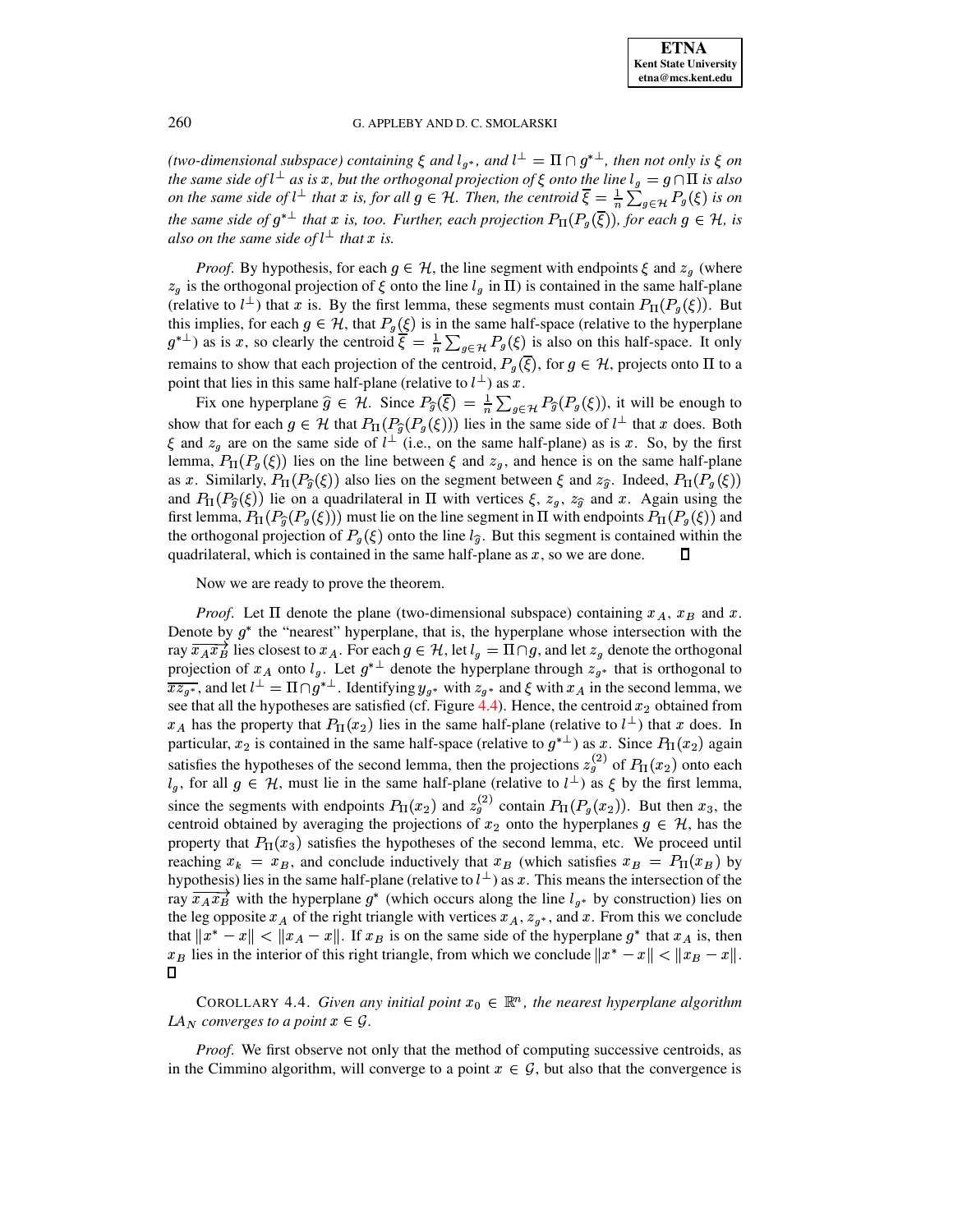

<span id="page-8-1"></span>FIG. 4.4. Depiction of plane  $\Pi$  containing  $x_A$ ,  $x_B$ , and  $x$ .

*uniformly* linear, since the rate of convergence is bounded below by the largest eigenvalue of a linear map (which must still be of absolute value less than one, since the method is con-vergent) (cf. [\[18\]](#page-22-1)). For a given initial point  $x_0$ , there is a unique affine subset  $\mathcal F$  of maximal dimension, orthogonal to  $\mathcal G$ , and containing  $x_0$ . The method of successive centroids yields a sequence of iterates all lying in F, and converging to the single point  $x \in \mathcal{F} \cap \mathcal{G}$ . Inserting the LA step of computing the intersection to the nearest hyperplane keeps a point in the sequence within  $\mathcal F$  because the line containing the two centroids lies in  $\mathcal F$  since the centroids do. By Theorem [4.1,](#page-5-1) the projected point lies even closer to  $x \in \mathcal{F} \cap \mathcal{G}$  than before, and since the convergence of the method of successive centroids is uniformly linear, the rate of convergence using the LA step cannot be any worse than the method of successive centroids alone. 口

Procedure LA<sub>N</sub> demands that one compute the distance value  $\delta_i$  for each hyperplane and find the minimum. If done in parallel, the computation of the  $\delta_i$  values may not take significantly longer than computing a single distance value, but there may be a slight bottleneck in determining the minimum magnitude of all the  $\delta_i$ . This may, in fact, be an acceptable overhead.

<span id="page-8-0"></span>**5. Implementation of the Linear Acceleration (LA) Algorithm and its Associated Formulas.** The complete algorithm presented in section [4](#page-4-0) consists of several steps. The projection steps 1 and 3 make use of the projector matrices  $P_i$  (cf. equation [\(2.2\)](#page-2-1)) corresponding to each of the hyperplanes associated with row  $g_i^T$  of G. After computing the projections of a point onto each hyperplane, we next compute the centroids  $x_{\text{intermed}_A}$  and  $x_{\text{intermed}_B}$ (steps 2 and 4) and then determine the line through  $x_{\text{intermed. }A}$  and  $x_{\text{intermed. }B}$  (step 5). Finally, we need to determine a point  $x_{\text{new}}$  closer to the actual solution than  $x_{\text{old}}$  was (step 5) using the  $LA<sub>N</sub>$  distance procedure of section [4.1.1](#page-5-2) (or some alternative, cf. appendix).

To simplify the discussion that follows, we will assume that the lower block  $c$  of the constant vector b is the zero vector, resulting in the constraint space  $Gx = 0$ . Geometrically, this amounts to shifting the space to the origin and simplifies some of the formulas (cf. sec. [2\)](#page-1-0).

<span id="page-8-2"></span>**5.1. The Projections onto the Hyperplanes.** To compute the projection of a point address the contract of the contract of the onto the hyperplane associated with  $g_i$  for each of the *n* rows of  $G$ , we make use of the corresponding projector matrices,  $P_i = I_m - g_i g_i^T / (g_i^T g_i) = I_m - g_i g_i^T / ||g_i||^2$ , where m is the number of columns of  $G$  (cf. equation [\(2.2\)](#page-2-1)). To avoid computing and storing  $n$  different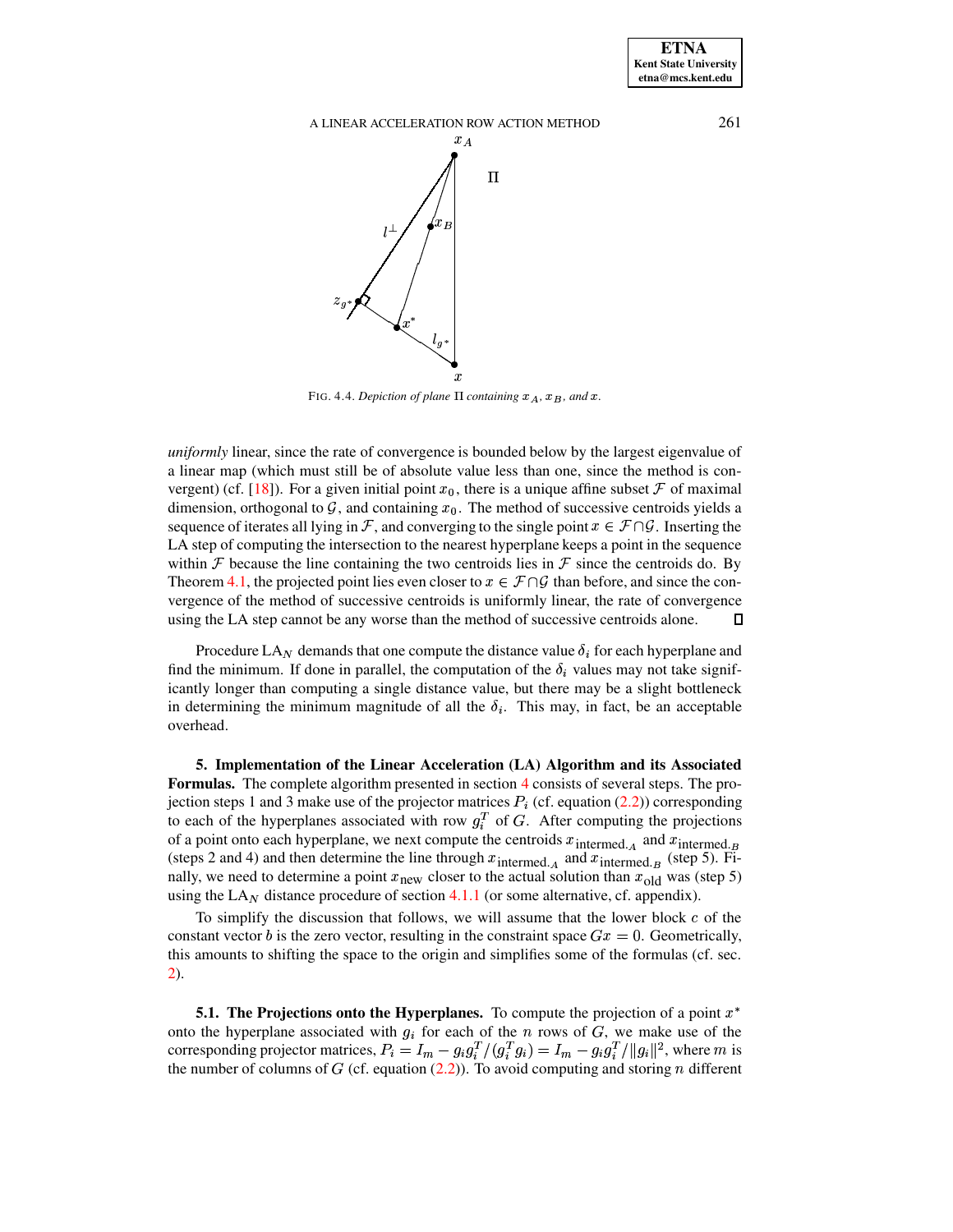$m \times m$  projector matrices,  $P_i$ , however, we note that

<span id="page-9-1"></span>
$$
P_i x^* = \left(I_m - \frac{g_i g_i^T}{\|g_i\|^2}\right) x^* = I_m x^* - \frac{g_i g_i^T}{\|g_i\|^2} x^* = x^* - \frac{1}{\|g_i\|^2} g_i g_i^T x^*.
$$

The product  $g_i^T x^*$  is a scalar, and, since  $g_i^T$  would often be sparse, computing  $g_i^T x^*$  is inexpensive if coded properly. Thus we have

(5.1) 
$$
P_i x^* = x^* - \frac{g_i^T x^*}{\|g_i\|^2} g_i
$$

where  $g_i^T x^*$  and  $||g_i||^2$  are scalars. (Rather than computing the square of the norms of the row vectors  $||g_i||^2$  at each iteration, one could compute them once prior to the iterative loop and store them for repeated use during the iteration process.)

If the constraint space includes a non-zero right hand side,  $c = (c_1, c_2, \dots, c_n)^T$ , then the projector equation is

<span id="page-9-2"></span>
$$
P_i x^* = x^* - \frac{g_i^T x^* - c_i}{\|g_i\|^2} g_i.
$$

**5.2. Optional Relaxation Parameters in the Projection Formula.** One can interpret the projection formula given by equation [\(5.1\)](#page-9-1) in this way:  $P_i x_k$  (the projection of point  $x_k$ onto the hyperplane associated with projector  $P_i$ ) is determined by starting at the original point  $x_k$  and moving in a direction normal to hyperplane associated with  $g_i$  by the distance  $\blacksquare$  (iii)  $\blacksquare$  (iii)  $\blacksquare$  (iii)  $\blacksquare$  (iii)  $\blacksquare$  (iii)  $\blacksquare$  (iii)  $\blacksquare$  (iii)  $\blacksquare$  $g_i^T x^*$  $\frac{g_i}{\|a_i\|^2}$ . As noted above in section [3,](#page-2-0) it is also possible to include a relaxation parameter  $\alpha$ 

in this formula to vary the distance. The projection formula then becomes

(5.2) 
$$
P_i x^* = x^* - \alpha \frac{g_i^T x^*}{\|g_i\|^2} g_i.
$$

If  $\alpha = 1$ , the new point is on the hyperplane (as is the Kaczmarz algorithm) and if  $\alpha = 2$ , the new point is the reflection of the original point with respect to the hyperplane (as in the Cimmino method). (Cf. [\[14\]](#page-21-8) for studies involving various relaxation factors.)

<span id="page-9-0"></span>**5.3.** Computing the Centroids  $x_{\text{intermed.}_A}$  and  $x_{\text{intermed.}_B}$  and the Points of Inter**section.** After projecting an arbitrary point,  $x_k$ , onto the *n* hyperplanes  $g_i^T$  by computing  $P_i x_k$  using equations [\(5.1\)](#page-9-1) or [\(5.2\)](#page-9-2), the *n* projection points  $p_i$  are averaged to determine the centroid,  $x_{k+1}$ . That is, one computes

<span id="page-9-3"></span>(5.3)  
\n
$$
x_{k+1} = \frac{1}{n} \sum P_i x_k
$$
\n
$$
= \frac{1}{n} \sum (x_k - \alpha \frac{g_i^T x_k}{\|g_i\|^2} g_i)
$$
\n
$$
= \frac{1}{n} \sum (x_k) - \frac{1}{n} \sum (\alpha \frac{g_i^T x_k}{\|g_i\|^2} g_i)
$$
\n
$$
= x_k - \frac{\alpha}{n} \sum (\frac{g_i^T x_k}{\|g_i\|^2} g_i)
$$

As described above in section [4,](#page-4-0) this projection step is performed several times (as desired), with f as the initial value  $x_0$ , and results in two centroids,  $x_{\text{intermed. }A}$  and  $x_{\text{intermed. }B}$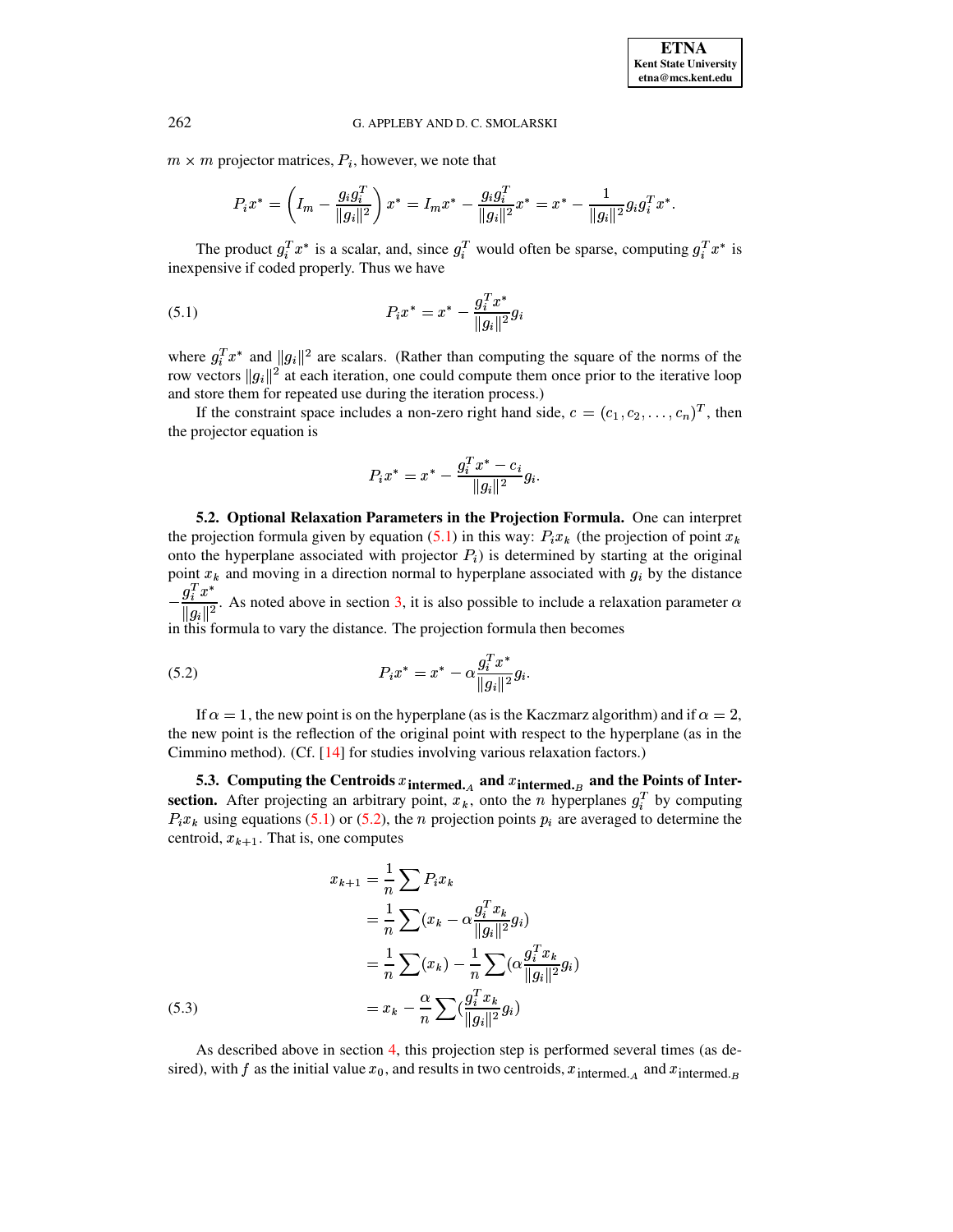where  $x_{\text{intermed. }A} = x_{k_1}$  and  $x_{\text{intermed. }B} = x_{k_2}$  for some  $k_1$  and  $k_2 > k_1$ . It is these two centroids that are used to determine the line used in the LA step of Algorithm 1. As noted above in section [3.1,](#page-3-0)  $x_{\text{new}} = x_{\text{intermed. }A} + \delta w$  where the direction vector  $w =$  $x_{\text{intermed. }B} - x_{\text{intermed. }A}$ .

We compute  $\delta$  to correspond to the intersection point on the nearest hyperplane. First, the values of  $\delta_i$  corresponding to the hyperplanes associated with each  $g_i$  are computed by substituting the equation of the line  $L : x_{\text{new}} = x_{\text{intermed. }A} + \delta_i w$  in the equation for the hyperplane associated with  $g_i$  giving  $g_i^T(x_{\text{intermed. }A} + \delta_i w) = 0$  and then solving for a specific scalar value of  $\delta_i$  yielding  $\delta_i = -(g_i^T x_{\text{intermed.}_A})/(g_i^T w)$ . (The case of a nonhomogeneous hyperplane  $g_i^T u = c_i$  (for some  $c_i \neq 0$ ) yields  $\delta_i = (c_i - g_i^T x_{\text{intermed. A}})/(g_i^T w)$ .) Let  $\delta = \min\{|\delta_i|\}$  and  $x_{\text{new}} = x_{\text{intermed. }A} + \delta w$  is the desired point of intersection with the nearest hyperplane.

<span id="page-10-0"></span>**6. Orthonormal Constraint Spaces.** Before reporting the results of numerical tests, we first note an analytic result when the rows of G are *orthonormal*.

THEOREM 6.1. *Assume that the hyperplanes associated with the rows of the constraint matrix*  $G$  are orthonormal and that the dimension of  $f$  (i.e., the number of columns of  $G$ ) is  $m$  (with  $n \leq m$ ). Without loss of generality, we can assume that the rows  $g_i^T$  of G are the *identity vectors*  $e_i = (0, \ldots, 1, \ldots, 0)^T$  *where 1 is in the i*<sup>th</sup> *location and*  $i \leq n \leq m$ .

*Under these assumptions, the projection of*  $f = (\beta_1, \beta_2, \dots, \beta_n, \beta_{n+1}, \dots, \beta_m)^T$  *onto the subspace determined by G is the point*  $(0,0,\ldots,0,\beta_{n+1},\ldots,\beta_m)^T$ .

*Moreover, this point is determined by a single iteration of the LA algorithm.*

*Proof.* The projection of point  $f = (\beta_1, \beta_2, ..., \beta_m)^T$  onto the hyperplane corresponding to vector  $e_k$  produces  $(\beta_1, \beta_2, \dots, 0, \dots, \beta_m)^T$  where 0 appears in the  $k^{th}$  location. Projecting  $f$  onto each of the  $n$  hyperplanes will produce points that have a zero among the first *n* components and whose last  $m - n$  components are all identical to those of  $f$ .

It thus follows that the projection of  $f$  onto the intersection of all the hyperplanes yields a point that has zeros in all of the first *n* components and whose last  $m - n$  components are all identical to those of  $f$ .

To show that the LA algorithm yields this same point, if the  $n$  projection points are summed together and then divided by  $n$ , one obtains the first centroid,

$$
x_1=(\frac{n-1}{n}\widetilde{\beta}_1,\frac{n-1}{n}\widetilde{\beta}_2,\ldots,\frac{n-1}{n}\widetilde{\beta}_n,\widetilde{\beta}_{n+1},\ldots,\widetilde{\beta}_m)^T.
$$

Repeating the projection process on centroid  $x_1$  yields the second centroid

$$
x_2=((\frac{n-1}{n})^2\widetilde{\beta}_1,(\frac{n-1}{n})^2\widetilde{\beta}_2,\ldots,(\frac{n-1}{n})^2\widetilde{\beta}_n,\widetilde{\beta}_{n+1},\ldots,\widetilde{\beta}_m)^T.
$$

Subtracting  $x_1$  from  $x_2$  yields the direction vector

$$
w = -(\frac{n-1}{n^2}\widetilde{\beta}_1, \frac{n-1}{n^2}\widetilde{\beta}_2, \dots, \frac{n-1}{n^2}\widetilde{\beta}_n, 0, \dots, 0)^T.
$$

The general formula for  $\delta$  in the equation for  $x_{\text{new}} = x_1 + \delta w$  (the intersection point) is  $\delta = -(g_i^T x_1)/(g_i^T w)$  (  $(g_i^T w)$  (cf. section [5.3\)](#page-9-0). For any hyperplane  $g_i = e_i$ , this simplifies to  $\delta = \frac{(\frac{n}{n})}{n} \beta_i / (\frac{n}{n^2}) \beta_i$  $\left(\frac{n-1}{n^2}\beta_i\right)=n.$ 

Substituting the values for  $\delta$ ,  $w$  and  $x_1$  into the formula for  $x_{\text{new}}$  yields a value of  $(0,\ldots,0,\beta_{n+1},\ldots,\beta_m)^T.$ П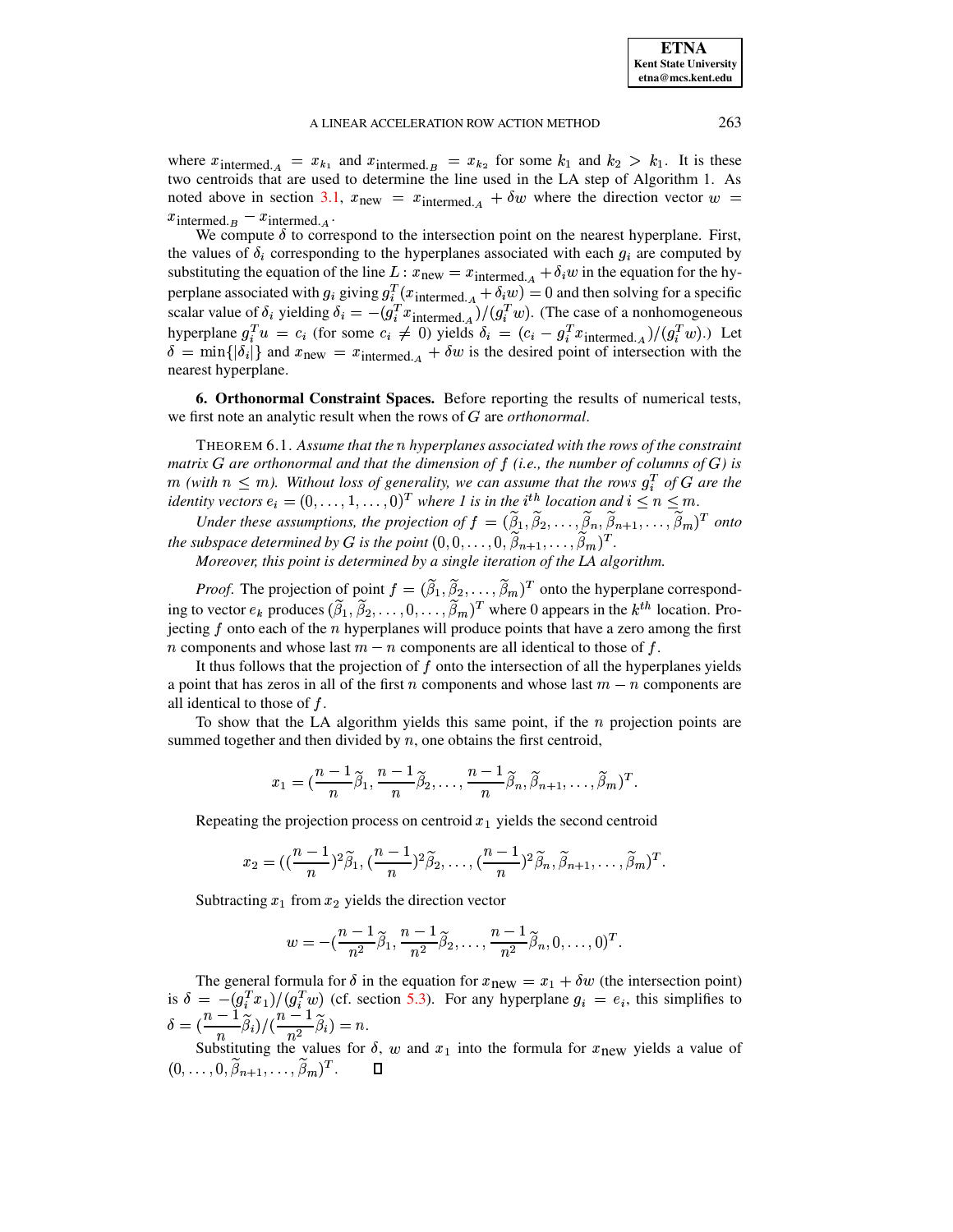<span id="page-11-0"></span>One consequence is that, given an orthonormal constraint matrix  $G$ , the solution vector  $x$ can be found rather inexpensively and quickly using a single iteration of  $LA<sub>N</sub>$ , a phenomenon also exhibited by standard row-action methods.

# **7. Numerical Tests.**

**7.1. Similar Algorithms.** Tests were conducted comparing  $LA_N$  with comparable algorithms by Cimmino, Pierra, and Dax. First, we briefly explain these other methods.

**7.1.1. The Cimmino Algorithm.** The Cimmino algorithm (cf. [\[18\]](#page-22-1)) consists of repeated use of the following formula (cf. equation  $(5.3)$ ) where  $x_0$  is f, the upper block of the constant vector b. In the original Cimmino algorithm, the relaxation parameter  $\alpha$  equals 2 (to obtain a point reflected about a given hyperplane), but other values may also be used.

$$
x_{\text{new}} = \text{Cim}_{\alpha}(x_{\text{old}}) = x_{\text{old}} - \frac{\alpha}{n} \sum_{i} \left( \frac{g_i^T x_{\text{old}}}{\|g_i\|^2} g_i \right)
$$

When used as part of another algorithm, it is often advantageous to repeat a Cimmino iteration multiple times. If the Cimmino iteration is repeated  $l$  times starting with  $x_{old}$  and using the intermediate centroid values to obtain new points, we will denote this as  $x_{\text{new}} =$  $\mathrm{Cim}_\alpha^l(x_{\text{old}})$ .

**7.1.2. The Pierra E.P.P.M. Algorithm.** The Pierra E.P.P.M. algorithm (cf. [\[33\]](#page-22-9)) consists of these steps:

$$
x_{\text{intermed.}} = \text{Cim}_{1}^{t}(x_{\text{old}})
$$

$$
w = x_{\text{intermed.}} - x_{\text{old}}
$$

$$
x_{\text{new}} = x_{\text{old}} + \frac{\lambda}{n} \frac{\sum ||P_{i}x_{\text{old}} - x_{\text{old}}||^{2}}{||w||^{2}}w
$$

where  $\lambda$  is 1 except every k iterations. (In [\[33,](#page-22-9) p. 112], for one experiment, k was 3 and  $\lambda$ was 1/2.) Here the initial  $x_{old}$  is f, the upper block of the constant vector b.

<span id="page-11-1"></span>**7.1.3. The Dax Algorithm.** The Dax algorithm (cf. [\[20\]](#page-22-11)) consists of these steps:

(7.2)  
\n
$$
x_{\text{intermed.}} = \text{Cim}_{\alpha}^{l}(x_{\text{old}})
$$
\n
$$
w = x_{\text{intermed.}} - x_{\text{old}}
$$
\n
$$
r = Gx_{\text{old}}
$$
\n
$$
z = Gx_{\text{intermed.}}
$$
\n
$$
\tau = r - z
$$
\n
$$
\theta = \frac{\tau^{T} z}{\|\tau\|^2}
$$
\n(7.3)  
\n
$$
x_{\text{new}} = x_{\text{intermed.}} + \theta w
$$

where [\(7.2\)](#page-11-1), the Cimmino iteration, may be repeated several times,  $\alpha = 2$ , and  $x_0$  is f, the upper block of the constant vector  $b$ .

**7.2. Comparison of Algorithms.** Any distance procedure based on intersection with a hyperplane will obtain the exact answer in one step if the rows of  $G$  are orthonormal, as was shown above in section  $6$ . If, however, the hyperplanes in  $G$  are nearly parallel, the computed intersection point of the line obtained through the centroids  $x_{\text{intermed}_A}$  and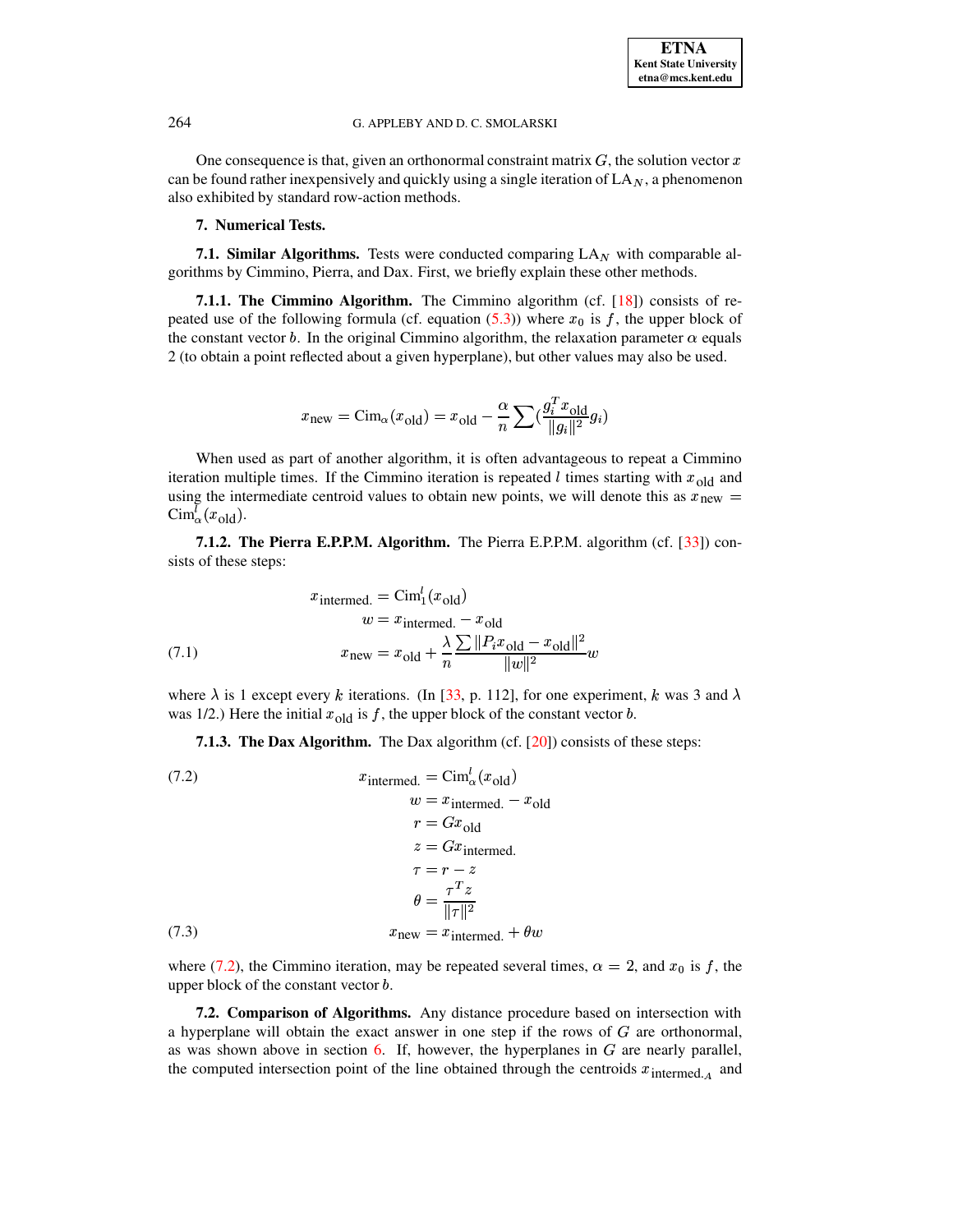**ETNA Kent State University etna@mcs.kent.edu**

## A LINEAR ACCELERATION ROW ACTION METHOD 265

 $x_{\rm{intermed.}\,B}$  with one of the hyperplanes may, in fact, be quite distant from the desired solution point. It may also happen that the line through  $x_{\text{intermed. }A}$  and  $x_{\text{intermed. }B}$  is parallel to one of the hyperplanes, thus making it impossible to compute an intersection. Given the approximate nature of the direction determined by the line through the centroids, the choice of a point that is the intersection with the *nearest* hyperplane is a "conservative" estimate, but one that does, in fact, guarantee eventual convergence.

All three methods compared make use of centroids and an acceleration line to obtain a new approximate solution point. The differences between the algorithms, however, are not insignificant (cf. sec. [3.1\)](#page-3-0). The linear acceleration in LA is along a line determined by two centroids, whereas the line used by the Pierra and Dax algorithms uses a predetermined point and one newly-computed centroid. The  $LA<sub>N</sub>$  algorithm uses the intersection with the nearest hyperplane as the starting point for the next iteration. In contrast, the Pierra algorithm averages the intersections with all the hyperplanes, some of which may be quite distant from the solution, to compute a distance and the Dax algorithm determines the point closest to the solution along the acceleration line as the basis for its distance. These differences give rise to the different convergence behaviors exhibited in our tests.

<span id="page-12-0"></span>**7.3. Modifications of the Basic Algorithm.** In our tests, the basic  $LA_N$  algorithm was slightly modified to improve its accuracy. *First*, the rows of the constraint matrix  $G$  (cf. equation [\(2.1\)](#page-1-1)) were *scaled by the norm of the row*. *Second,* as mentioned above, the computation of each centroid was, in fact, repeated several times before designating specific points as  $x_{\text{intermed. }A}$  and  $x_{\text{intermed. }B}$ , used to determine the line of projection. For comparison purposes, tests were conducted using different repetition values.

Repeating the computation of the centroids  $x_{\text{intermed. }A}$  and  $x_{\text{intermed. }B}$  has two beneficial results: (1) the first centroid  $x_{\text{intermed. }A}$ , derived from the initial vector f or a previous  $x<sub>new</sub>$  (which is an intersection point on a hyperplane) becomes better centered between all the hyperplanes than it would be after merely one computation; and (2) the second centroid  $x_{\text{intermed. }B}$  is further separated from  $x_{\text{intermed. }A}$  than it would be if only a single computation were performed (resulting in a more accurate direction line toward the desired solution). The disadvantage is that each repeated computation of either centroid costs as much as the initial computation, but this computational cost may be offset improved by significantly faster convergence.

To indicate the number of repetitions of centroid computations, we will use a subscript with the LA method, e.g.,  $LA_{N5}$  to indicate a 5-fold repetition of the centroid computations.

**7.4. Experiments.** Experiments were conducted with two different sets of matrices. The first set included constraint submatrices  $G$  with similar patterns but of different sizes. The second set used constraint submatrices derived from classical test matrices.

<span id="page-12-1"></span>**7.4.1. Description of Matrix Set I.** Matrices  $1-4$  were matrices  $\mathcal A$  in which the  $I$  submatrix was  $75 \times 75$ . In each case the  $f$  vector was the same, namely the vector  $(1, 2, 3, \ldots, 75)^T$ and the initial approximation  $x_0$  was f, the point being projected onto the constraint subspace  $\mathcal{L}$  $Gx = 0$ . Matrix 5 was larger with a similar f vector. Tests were performed using Matlab 6.5.1 implementations of the various LA methods.

The structure of the  $G$  constraint submatrix of matrices  $1-5$  was based of this pattern: the first  $n$  rows and columns consisted of a square block with 2's on the diagonal and ones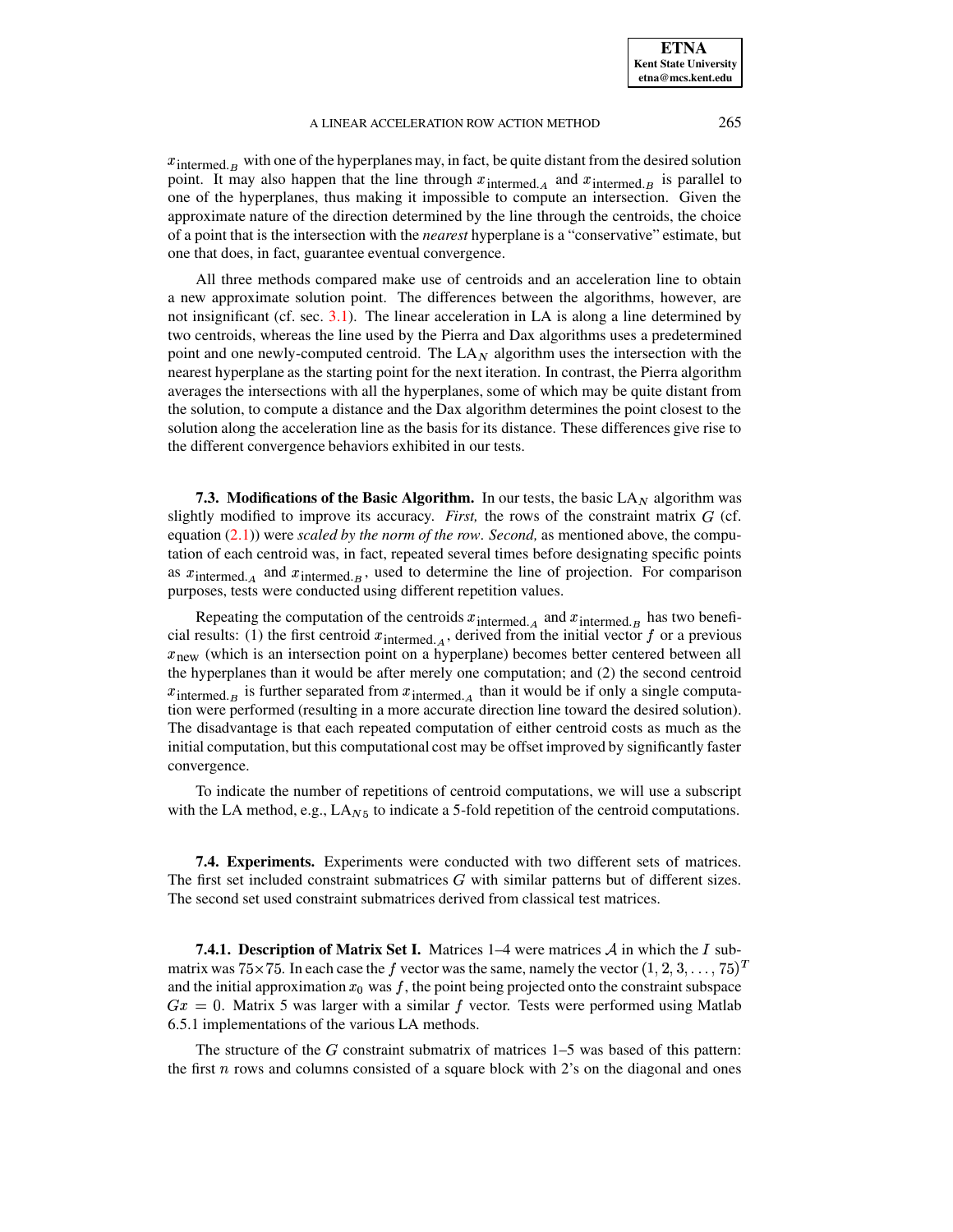$\sim$   $\sim$ 

elsewhere, such as

$$
\left(\begin{array}{ccccc}2 & 1 & \ldots & 1 \\1 & 2 & \ldots & 1 \\ \vdots & \vdots & \ddots & 1 \\1 & 1 & \ldots & 2\end{array}\right)
$$

<span id="page-13-0"></span>and the remaining elements of each row were all zeros or all ones, depending on the matrix. Table [7.1](#page-13-0) summarizes the details and includes the condition numbers of each matrix (determined via the intrinsic Matlab cond command).

TABLE 7.1 *Summary of sizes, structure, and condition numbers for Matrix Set I.*

| Matrix | <b>Size</b>      | Rows   | Value in the     | Cond.   |
|--------|------------------|--------|------------------|---------|
|        | of $\mathcal A$  | in $G$ | remainder of $G$ | Numb.   |
|        | $80 \times 80$   |        |                  | 219.59  |
|        | $80 \times 80$   |        |                  | 23.84   |
|        | $100\times100$   | 25     |                  | 433.98  |
|        | $100 \times 100$ | 25     |                  | 157.55  |
|        | $400 \times 400$ | 100    |                  | 3190.80 |

<span id="page-13-2"></span>**7.4.2. Numerical Results for Matrix Set I.** Table [7.2](#page-13-1) summarizes the results from using the LA $_N$  algorithm with different repetition values on the matrices of Set I. The stopping criterion was when the norm of the error between the computed value and the exact value of x became less than  $10^{-5}$ , i.e., when  $||x_{exact} - x_{new}|| < 10^{-5}$ . (The exact value of x,  $x_{exact}$ , was determined by using Matlab to solve  $\mathcal{A}\hat{x} = b$  directly and then extracting the upper block of  $\hat{x}$  as  $x_{exact}$ .) It also includes results from the basic Cimmino, Pierra, and Dax algorithms applied to the five test matrices. For the  $LA_N$  method, the number in parentheses indicates the total number of centroid computations performed. (This is the number of iterations times two [since two centroids are computed] times the number of repetitions to determine each centroid.) In the  $LA<sub>N</sub>$  and Dax algorithms, tests were run using different number of repetitions in the Cimmino step to compute the centroid and those values are indicated in the subscript. The relaxation value  $\alpha$  for the Cimmino and Dax algorithms was 2. In the Pierra algorithm, every tenth iteration made use of a  $\lambda$  value of 0.90.

<span id="page-13-1"></span>*Comparative results for different Cimmino-like algorithms. The error tolerance was . The additional* numbers in parentheses associated with the  $LA<sub>N</sub>$  and Dax algorithm indicate the total number of iterations used to *compute the centroids.*

| Matrix | $LA_{N2}$ | LA <sub>N5</sub> | LA <sub>N10</sub> | Cimmino | Pierra | Dax <sub>5</sub> | $\text{Dax}_{10}$ |
|--------|-----------|------------------|-------------------|---------|--------|------------------|-------------------|
|        | 4(16)     | 4(40)            | (20)              | 2464    |        | 3(15)            | 3(30)             |
| 2      | 15(60)    | 3(30)            | 2(40)             | 247     | 20     | 6(30)            | 5(50)             |
| 3      | 2(8)      | 2(20)            | (20)              | 14,713  | 8      | 4(20)            | 4(40)             |
| 4      | 18 (72)   | 4(40)            | 2(40)             | 5,277   | 34     | 5(25)            | 5(50)             |
| 5      | 6,391     | 2(20)            | 1(20)             | 260,241 | 9      | 4(20)            | 4(40)             |
|        | (25, 564) |                  |                   |         |        |                  |                   |

The results indicate that the LA $_N$  algorithm performed significantly better than the Cimmino algorithm and that using a greater number of repetitions in determining the centroids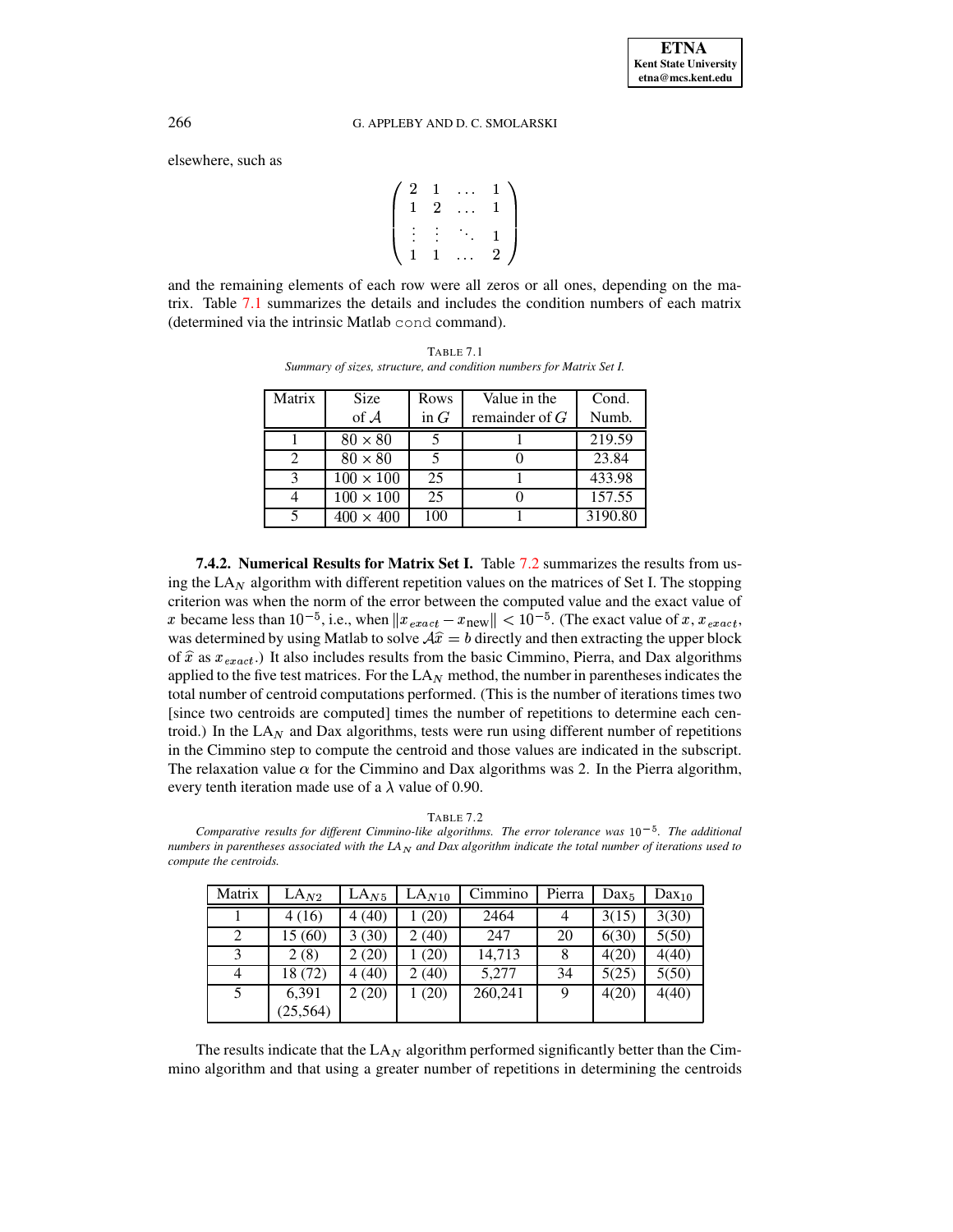usually resulted in fewer iterations.

We include the following sample plots to illustrate the convergence of the  $LA_N$  algorithm on matrix 2 (Figure [7.1\)](#page-14-0) and matrix 3 (Figure [7.2\)](#page-14-1) in comparison with the Pierra and Dax algorithms. The plots include a count of iterations and of the number of Cimmino-type projections used.



<span id="page-14-0"></span>FIG. 7.1. *Iteration counts and Cimmino projection counts for Matrix 2.*



FIG. 7.2. *Iteration counts and Cimmino projection counts for Matrix 3.*

<span id="page-14-1"></span>The plots suggest that, as a rule, the Pierra and Dax algorithms make small gains on each iteration, with Pierra making better progress than Dax on these test matrices.  $LA_N$ , however, demonstrates a slow convergence for a while and then exhibits a dramatic improvement. This behavior suggests that, even with the somewhat conservative distance algorithm of choosing the nearest hyperplane, once the two centroids determining the acceleration line align properly, convergence can be quite rapid. This motivates additional analysis of various modifications of the basic LA algorithm.

**7.4.3.** Description of Matrix Set II. This section reports on tests comparing the  $LA<sub>N</sub>$ algorithm with the Pierra and Dax algorithms for several test matrices with constraint spaces significantly different than those of Sections [7.4.1](#page-12-1) and [7.4.2.](#page-13-2)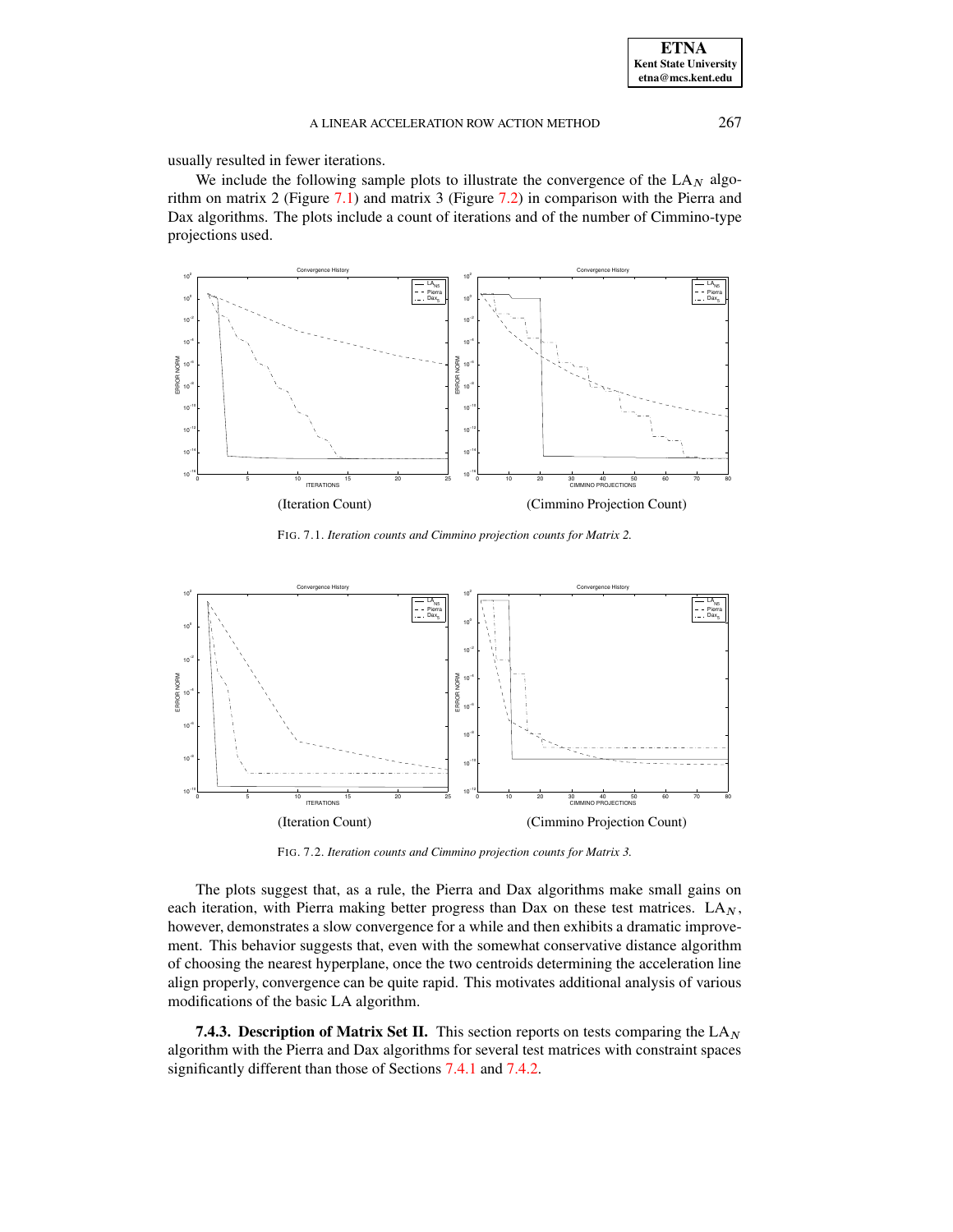These additional matrices incorporated constraint spaces derived from test matrices chosen from the collections available from Matrix Market at the National Institute of Standards and Technology web site. In each case the test matrix  $A$  consists of an upper left hand block which was a square identity matrix matching the column dimension of the constraint matrix G derived from the chosen matrix.

Two test matrices derived from matrix FIDAP001, a real unsymmetric  $216 \times 216$  matrix<br>created. For each matrix a specific number of the unper rows of the matrix was extracted were created. For each matrix a specific number of the upper rows of the matrix was extracted and used as the constraint matrix G. For matrix 6 (FIDAP $1_{108}$ ), the G matrix consisted of the upper 108 rows (i.e., upper half) of FIDAP001. Matrix 7 (FIDAP $1_{12}$ ) was similar except that the G matrix was the upper 12 rows of FIDAP001. A KAHAN matrix of size  $20 \times 100$ with  $\theta = 1.2$  and perturbation = 25 was created and used as the G matrix for Matrix 8 (KAHAN<sub>20×100</sub>). The upper 20 rows of matrix CAN 1054 (from the Cannes set of the Harwell-Boeing collection) were used as the  $G$  matrix for Matrix 9 (CAN1054 $_{20}$ ).

Various other test matrices were also examined, but the behavior, as noted later, generally duplicated the results presented below.

Table [7.3](#page-15-0) provides summary information about these four additional test matrices.

<span id="page-15-0"></span>

| $3.839 \times 10^{10}$<br>$108 \times 216/324 \times 324$<br>FIDAP001    |
|--------------------------------------------------------------------------|
|                                                                          |
| $\sqrt{4.054 \times 10^6}$<br>$12 \times 216/228 \times 228$<br>FIDAP001 |
| $1.036 \times 10^{2}$<br>$20 \times 100/120 \times 120$<br><b>KAHAN</b>  |
| $2.47 \times 10^{1}$<br>$20 \times 1054/1074 \times 1074$<br>CAN 1054    |

TABLE 7.3 *Statistics for Matrices of Set II.*

TABLE 7.4 *Condition numbers for Original Matrices used for Constraint Spaces*

|                      | Constraint Sp.   Cond. Numb. of Full Matrix |
|----------------------|---------------------------------------------|
| FIDAP <sub>001</sub> | $3.298 \times 10^{4}$                       |
| CAN <sub>-1054</sub> | $2.80 \times 10^{34}$                       |
|                      |                                             |

**7.4.4. Numerical Results for Matrix Set II.** In each of the following four plots in which the horizontal axis represents the number of iterations, the solid line represents the  $LA<sub>N5</sub>$  algorithm, the dashed line the Pierra algorithm, and the dash-dotted line the Dax algorithm (with 5 repetitions of the Cimmino step to obtain the centroid). The vertical axis represents the norm of the error  $||x_{exact} - x_{new}||$  where  $x_{exact}$  was determined by using Matlab to solve  $\mathcal{A}\hat{x} = b$  directly and then extracting the upper block of  $\hat{x}$  as  $x_{exact}$ . Similar to what was used in the previous experiments, f was the vector  $(1, 2, 3, \ldots, m)^T$ , where m is the number of columns of  $G$ .

Each algorithm ran for the number of iterations indicated on the plot. (This number was chosen to show the convergence behavior without having to be identical for each matrix.)

In the Pierra algorithm, every tenth iteration made use of a  $\lambda$  value of 0.90.

The high condition numbers of matrix 7 and of the CAN 1054 matrix used for the constraint space of matrix 9 indicate that certain hyperplanes might be nearly parallel to others. Such a phenomenon does not affect the theory underlying the  $LA<sub>N</sub>$  algorithm, however.

Figures [7.4,](#page-16-0) [7.5,](#page-17-0) and [7.6](#page-17-1) show the show the superiority of the  $LA<sub>N</sub>$  algorithm over the Pierra and Dax algorithm for these test matrices when counting iterations. We acknowledge,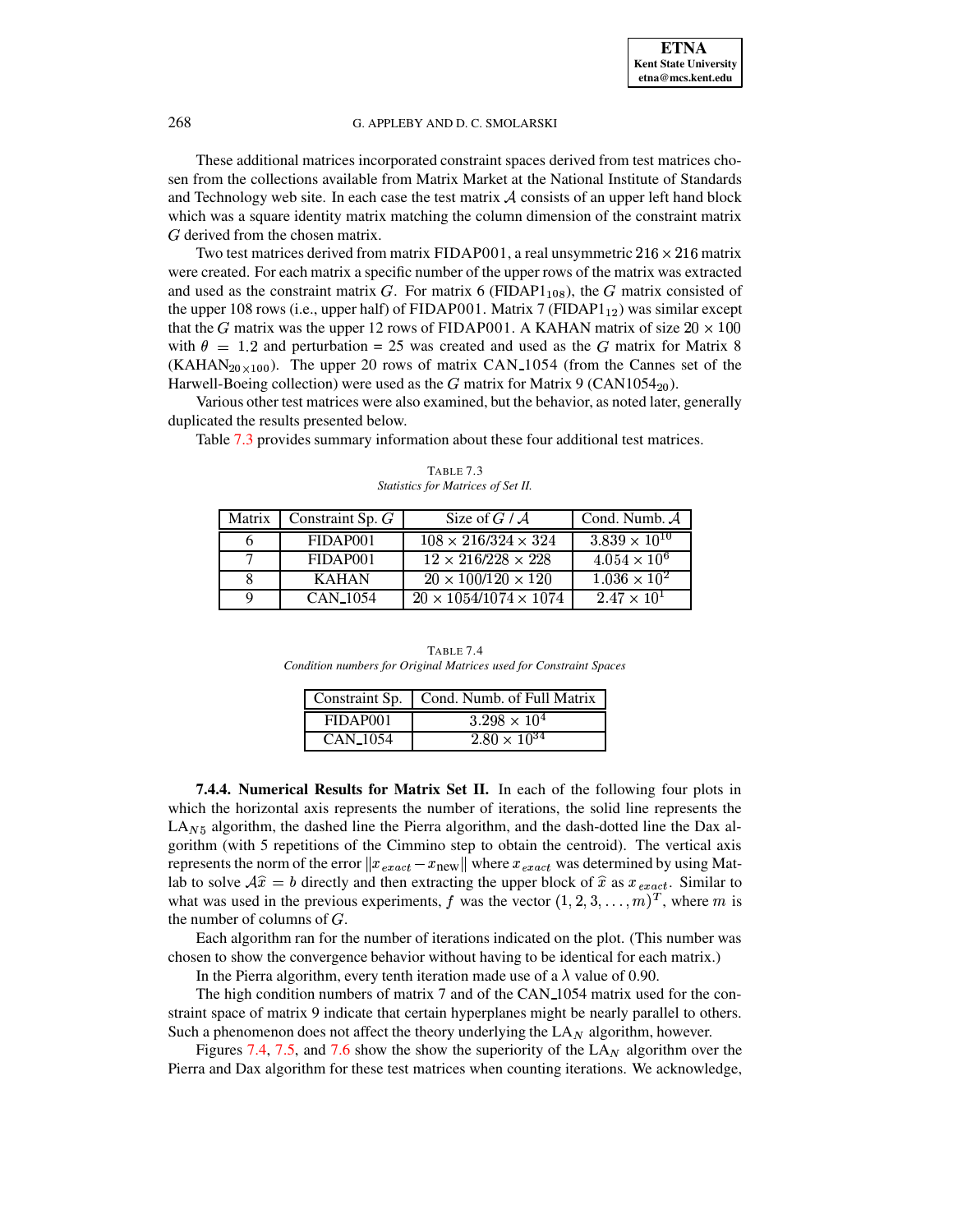

<span id="page-16-1"></span> $FIG. 7.3$ *. Matrix* 6: The constraint space G is the upper half of the FIDAP001 matrix. Condition number of  $\mathcal{A}$  was  $3.8 \times 10^{10}$ .



<span id="page-16-0"></span>FIG. 7.4. *Matrix 7: The constraint space* <sup>+</sup> *is the upper 12 rows of the* FIDAP001 *matrix. Condition number of*  $\mathcal A$  was  $4.05 \times 10^6$ .

however, the different number of Cimmino-like projections involved per iteration for each algorithm: Pierra uses 1,  $Dax_n$  uses n, and  $LA_{Nn}$  uses  $2n$ . When counting Cimmino projec-tions as in Figure [7.7,](#page-18-1) therefore, the plot for matrix 7 (with the FIDAP $1_{12}$  constraint space) indicates that Pierra converges more rapidly than the other two, but that there is essentially no difference between  $LA_{N5}$  and  $Dax_5$ .

We note that Fig. [7.3](#page-16-1) (Matrix  $6 - \text{FIDAP1}_{108}$ ) and [7.5](#page-17-0) (Matrix 8 — KAHAN) demonstrate test matrices in which both the Pierra and  $LA<sub>N</sub>$  algorithms show a definite superiority over Dax, which seems to stagnate early in the process.

Moreover, one should realize that altering some of the parameters of the algorithms (e.g., the number of iterations in the Pierra algorithm before the  $\lambda$  correction value is applied or the number of Cimmino-like projections in the Dax and  $LA<sub>N</sub>$  algorithms) may also affect the convergence behavior.

Other matrices were constructed and tested. For example, a test matrix derived from the PLAT362 ( $362 \times 362$ ) matrix (from the PLATZ set of the Harwell-Boeing collection) in which  $G$  consisted of the upper half of the PLAT362 exhibited behavior similar to that of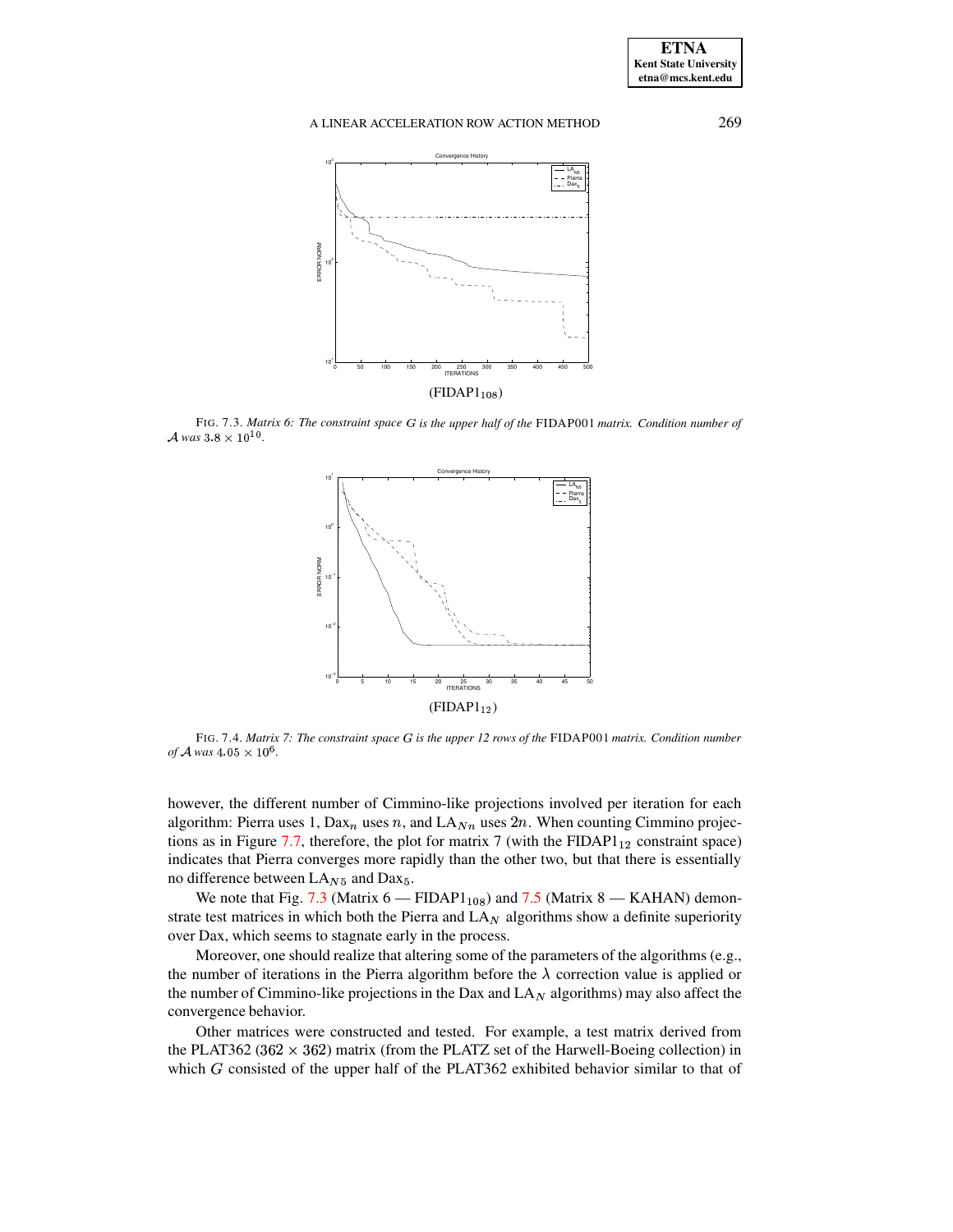270 G. APPLEBY AND D. C. SMOLARSKI



<span id="page-17-0"></span>FIG. 7.5. *Matrix* 8: The constraint space G is the  $KAHAN_{20\times 100}$  matrix. Condition number of A was  $1.04 \times 10^{2}$ .



<span id="page-17-1"></span>FIG. 7.6. *Matrix 9: The constraint space* <sup>+</sup> *is the upper 20 rows of the* CAN 1054 *matrix. Condition number of*  $A$  was  $2.5 \times 10^1$ .

Matrix 6. A matrix (with condition number of  $1.7 \times 10^{15}$ ) derived from SAYLR1 and one (with condition number of  $7.9 \times 10^{12}$ ) derived from BCSSTK04 (from the BCSSTRUC1 set of the Harwell-Boeing collection) were such that both test matrices caused all three methods to exhibit essentially identical non-converging stagnation behavior.

The plots of this section confirm that the basic insight used in the LA algorithm is good; namely, that determining an acceleration line via two centroids may be preferable to other approaches, and that, even when using a somewhat conservative measure in determining the distance accelerated along that line (such as intersecting with the *nearest* hyperplane), convergence is assured.

We note that the Pierra algorithm involves using a corrective step (i.e., the  $\lambda$  value) for the distance along the line every  $k$  iterations. These tests suggest further study as to whether using the *nearest* hyperplane to determine the acceleration distance along the projection line is too conservative a value especially in cases where the hyperplanes are nearly parallel and whether a hybrid scheme similar to what is used by Pierra would lead to better results. We note that results indicated for an alternative distance procedure given in the appendix suggest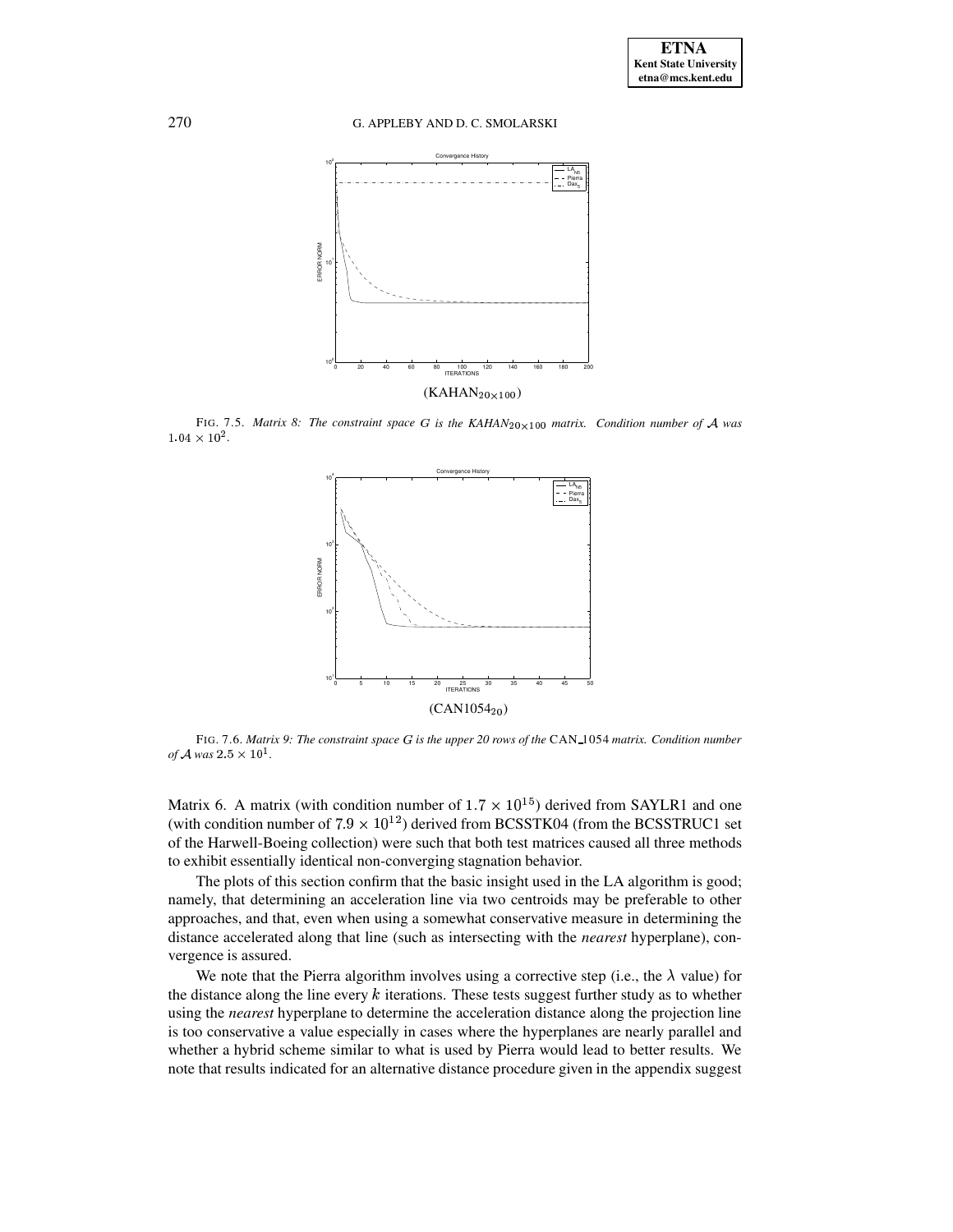

<span id="page-18-1"></span>FIG. 7.7. Matrix 7: Count of Cimmino projections. The constraint space G is the upper 12 rows of the *FIDAP001 matrix. Condition number of A was*  $4.05 \times 10^6$ .

that certain hybrid schemes may be quite promising.

As a result of these tests, we believe that the use of an LA-like algorithm shows promise with a variety of matrices, when comparing with similar row action methods.

<span id="page-18-0"></span>**8. Applications to Computed Tomography.** Although variants of the Kaczmarz and Cimmino methods have been studied in relation to saddle-point matrices and to the projection of a point in *m*-space onto the subspace determined by *n* hyperplanes (where  $n \leq m$ ), the Kaczmarz approach has also been used to obtain an estimate when given an overdetermined system, as typically happens in problems related to computed tomography (cf. [\[28,](#page-22-6) pp. 277ff]). In fact, variants of the classical Kaczmarz algorithm were used in processing data in early CAT scanners, although other algorithms are now regularly used instead. Nevertheless, the Kaczmarz and Cimmino algorithms still enjoy favor among some researchers for specialized image reconstruction projects (cf. [\[25,](#page-22-4) [26,](#page-22-5) [31\]](#page-22-16)).

In a typical computed tomography problem, the rows of A in the system  $\mathcal{A}\hat{x} = b$  correspond to the different scans (or rays) through an object and the columns correspond to the discretized blocks (or pixels) into which the object has been subdivided. The system matrix  $\mathcal A$ is not a saddle point matrix and the number of rows it contains is usually significantly greater than the number of columns, thereby providing a redundancy of information and enabling the reconstruction of the image of the scanned object with greater accuracy. The right hand side,  $b$ , consists of the detected values associated with each scan. The origin of such a system means that the equations are, in general, not linearly independent (cf. [\[28,](#page-22-6) p. 281]), and that the equations are consistent, except for noise interfering with obtaining accurate values for the constant vector.

One could make use of a Cimmino-like projection algorithm, such as the LA algorithm of this paper, to solve a tomography problem. In such an application, every row of the system matrix  $A$  would be used to determine the centroid. Unlike the set of constraints associated with equation [\(2.1\)](#page-1-1),  $Gx = 0$ , in which the right hand side is a zero vector, in this case, the right hand side,  $b$ , is non-zero. For that reason, the projector equation (corresponding to equation  $(5.1)$  is

$$
P_ix_k = x_k - \frac{a_i^Tx_k - b_i}{\|a_i\|^2}a_i
$$

where  $b_i$  is the  $i^{th}$  component of the right hand side vector b and  $a_i$  is the  $i^{th}$  row of A.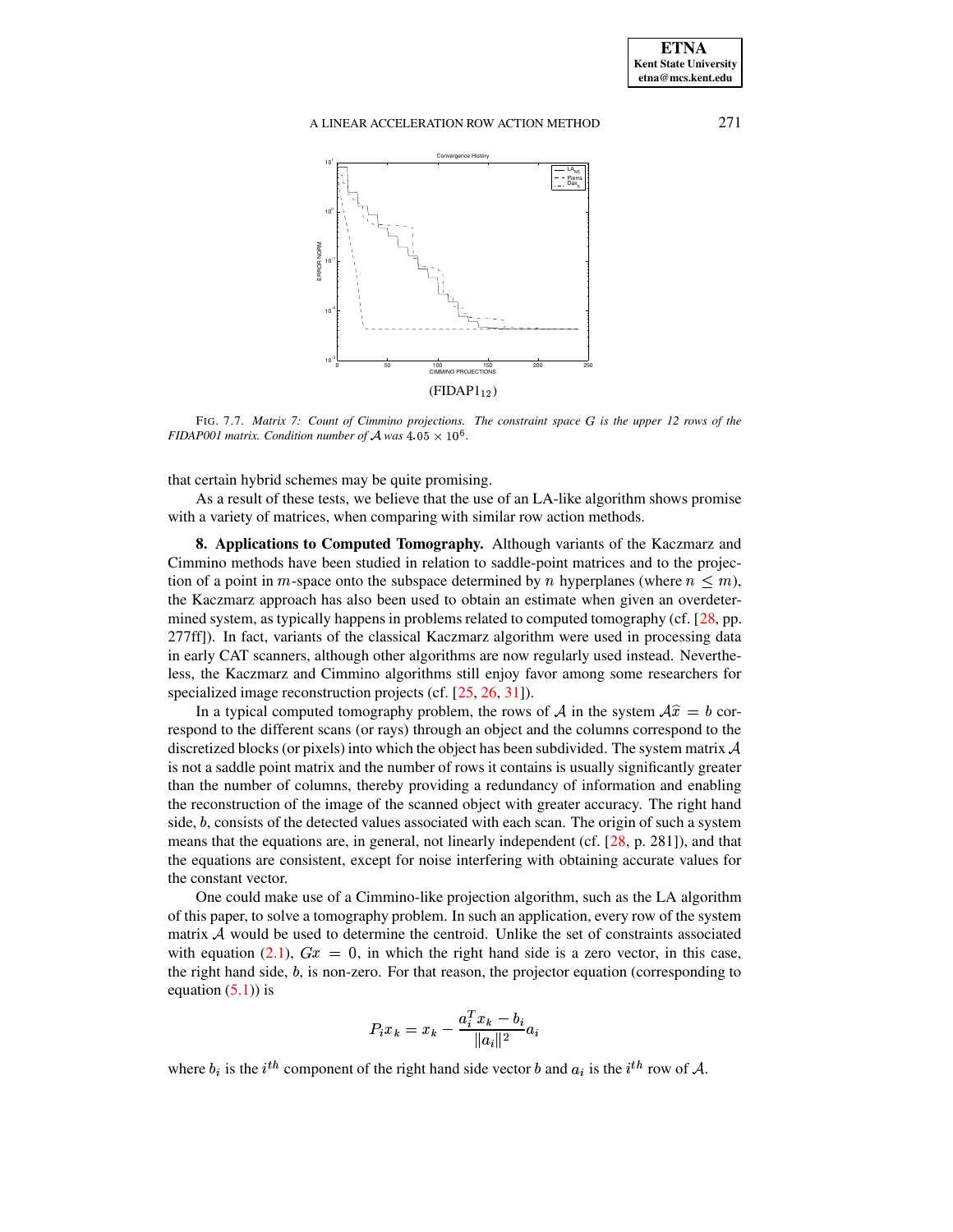**9. Other Approaches.** Other approaches to projection algorithms used in constrained systems often require the projector explicitly. For a detailed explanation see work by Bramley ([\[8\]](#page-21-3), [\[9\]](#page-21-0)). Such algorithms include the Uzawa algorithm studied by Elman and Golub ([\[21\]](#page-22-2)).

In Bramley's approach (cf. [\[8,](#page-21-3) pp. 4, 6–7]), the projector  $P = I - G^{T} (GG^{T})^{-1} G =$  $I - G^{\dagger}G$  and the pseudo-inverse  $G^{\dagger}$  are computed explicitly and used repeated within the iteration loop. This means that the algorithm must explicitly compute the inverse of  $GG<sup>T</sup>$ , a square matrix whose dimensions equal the number of rows of the constraint space  $G$ . In a large system with a significantly sized constraint space, it can be prohibitive to attempt such an explicit computation of  $(GG^T)^{-1}$ .

Bramley's implementation of the Uzawa algorithm (cf. [\[8,](#page-21-3) pp. 9–10]) does not explicitly compute  $(GG^T)^{-1}$ . Instead, it requires that the system  $RR^T g_k = r_k$  be solved where  $RR^T$ is the full factorization of  $GD^{-1}G^T$  where D is the diagonal of the upper left matrix of A. For our examples, this upper left matrix was, in fact,  $I$ , and hence the system was equivalent to  $GG^{T} g_{k} = r_{k}$ . Such a step also occurs in the algorithm described in this paper.

- One characterization of an Uzawa-type algorithm is as an iterative method that improves , the lower section of the solution vector, and then uses  $\lambda$  to determine x, the upper section of the solution vector, exactly. The updated x is easily computed from  $x = f - G<sup>T</sup> \lambda$  derived from the system equations. The updated  $\lambda$  is some variation of  $\lambda_{old} + \alpha(Gx)$ , where  $\alpha$  may be chosen according to various schemes. As  $x$  improves,  $Gx$  approaches 0.

**10. Evaluation and Future Work.** Any row projection algorithm used to find the projected point in a constrained system as in  $(2.1)$  has the advantage of avoiding the computation of the orthogonal projector of the complete constraint matrix  $G$ , a very time-consuming step for large matrices. Yet, the computation and storage of the individual projector matrices  $P_i$ (cf. section [5.1\)](#page-8-2) for each of the hyperplanes can also be prohibitive for large systems. The LA algorithm can avoid this difficulty if coded to compute the set of the norms of the row vectors,  $g_i^T g_i$  once for reuse. This set is relatively small and should not cause any space difficulty.

It also attempts to take into account that something is known about the solution, namely, that it is the projection of  $f$ , the upper part of the constant vector  $b$ , onto the intersection subspace determined by the constraint space  $Gx = c$ . With certain constrained systems such as those used for tests in section [7,](#page-11-0) the LA step, that is, moving along a computed line that approximates a line intersecting the intersection subspace, can yield an approximate solution of desired accuracy in one iteration.

This paper has described the LA algorithm and demonstrated its success and even its dramatic convergence in specific cases when compared to similar line acceleration approaches. Future studies are planned with other types of matrices, both constrained systems and those arising from problems related to tomography as well as the effects various values for the number of times each centroid is computed may have on convergence rates. An additional topic for study is how using different number of repetitions of the Cimmino-projection in computing the two centroids affects the convergence rates.

# **Appendix: Alternative Distance Procedures.**

**Procedure A: Intersecting with a Specified Hyperplane.** Procedure A involves computing the intersection of the projection line through  $x_{\text{intermed. }A}$  and  $x_{\text{intermed. }B}$  with a *designated hyperplane*. This intersection point is considered to be the desired approximate solution  $x_{\text{new}}$ . For example, in Figure [4.1,](#page-4-1) one may assume that  $x_{\text{new}}$  is the intersection of the line through  $x_{\text{intermed. }A}$  and  $x_{\text{intermed. }B}$  with the hyperplane associated with  $g_1$ . As depicted,  $x_{\text{new}}$  is closer to  $x \in \mathcal{G}$  than are any of  $x_{\text{old}}$ ,  $x_{\text{intermed. }A}$ , or  $x_{\text{intermed. }B}$ .

The simplest option for computing the point of intersection is to specify a hyperplane and compute the intersection point based on this hyperplane. In any subsequent iteration of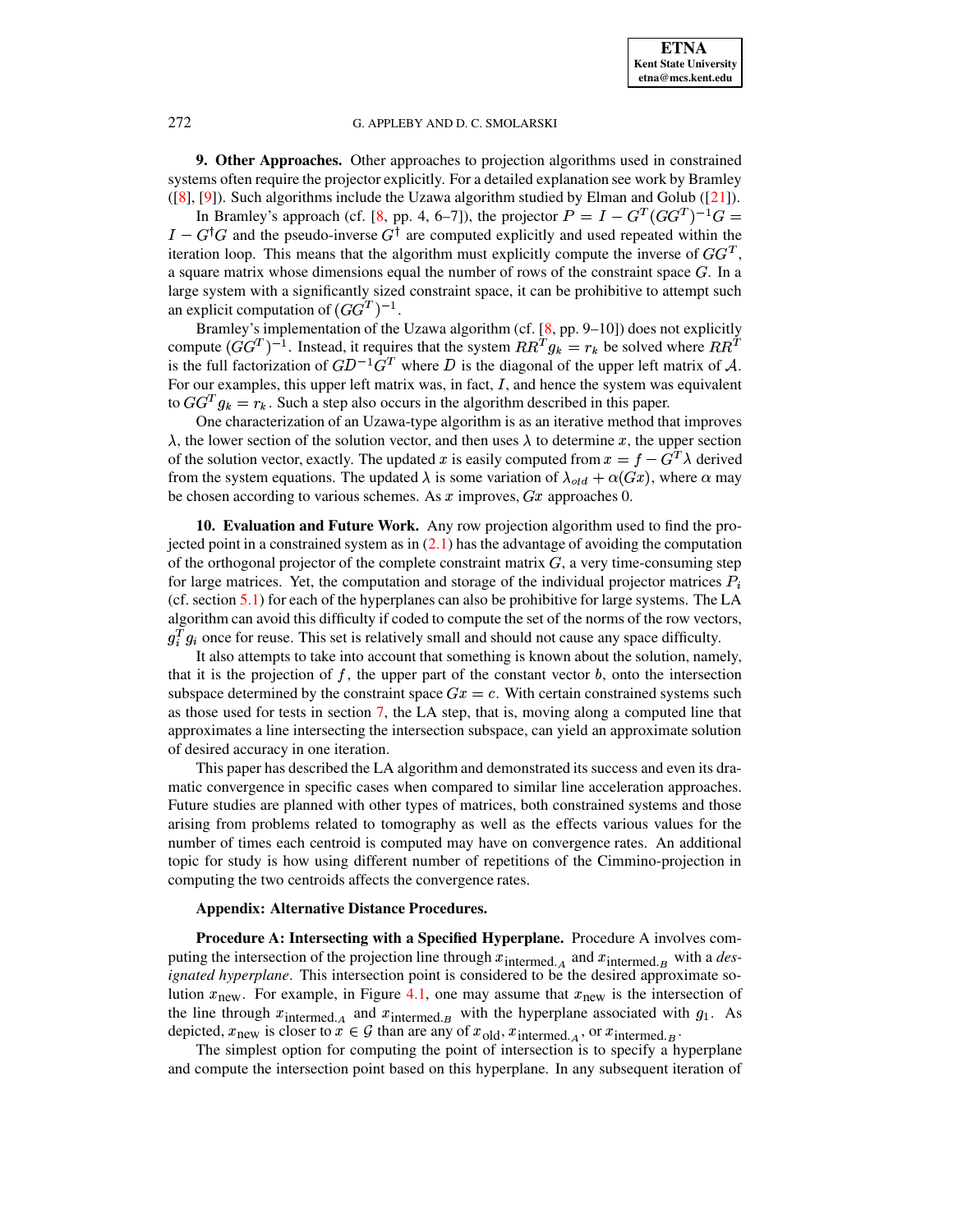the algorithm, one could repeat the choice of the first hyperplane to obtain a new point of intersection. Such a choice does not, however, factor in any information latent in the other hyperplanes. An alternative approach would be to cycle through all the hyperplanes, changing the hyperplane of intersection with each iteration of this algorithm.

Table [10.1](#page-20-0) summarizes the results from a *single* iteration of the LA algorithm with distance procedure A and using 5 iterations to determine the centroids, which we label  $LA<sub>A5</sub>$ . In these experiments, we chose the first hyperplane, i.e., the hyperplane associated with the first row,  $g_1$ , of G. As can be seen, the accuracy achieved after one iteration was such that further repetitions of the algorithm were unneeded.

<span id="page-20-0"></span>

| $3.26 \times 10^{-10}$<br>219.59<br>$80 \times 80$<br>$1.02 \times 10^{-5}$<br>23.84<br>$80 \times 80$<br>$9.22 \times 10^{-9}$<br>433.98<br>$100 \times 100$<br>$\mathcal{L}$<br>$1.31 \times 10^{-6}$<br>157.55<br>$100 \times 100$ | Matrix | Size | Cond. Numb. | $  u_{exact}-x_N  $ |
|---------------------------------------------------------------------------------------------------------------------------------------------------------------------------------------------------------------------------------------|--------|------|-------------|---------------------|
|                                                                                                                                                                                                                                       |        |      |             |                     |
|                                                                                                                                                                                                                                       |        |      |             |                     |
|                                                                                                                                                                                                                                       |        |      |             |                     |
|                                                                                                                                                                                                                                       |        |      |             |                     |
| $3.78 \times 10^{-8}$<br>3190.80<br>$400 \times 400$                                                                                                                                                                                  |        |      |             |                     |

TABLE 10.1 *Results after one iteration of the LA algorithm.*

For Matrices 1–5,  $LA_{A5}$  performed better than (or, with Matrix 5, the same as)  $LA_{N5}$ . With other sample matrices tested, however, the  $LA<sub>A</sub>$  algorithm sometimes cycled because of the selection of the same hyperplane for repeated iterations and a single computation of each centroid.

**Procedure D: Distance.** An alternative procedure for obtaining  $x_{\text{new}}$  is to determine the direction of the line through  $x_{\text{intermed. }A}$  and  $x_{\text{intermed. }B}$  and then compute an appropriate *distance* to travel along this line in the direction of the desired solution  $x$  not dependent on intersecting with any hyperplane. This approach is similar to those used in the Pierra and Dax algorithms.

Procedure D makes use of approximations of similar right triangles to determine an appropriate distance and is based on two assumptions: (1) that many of the hyperplanes associated with row in G meet at an acute angle, and (2) that the line through  $x_{\text{intermed}_A}$ and  $x_{\text{intermed},B}$  is nearly orthogonal to a line through  $x_{\text{intermed},B}$  joining the projection of  $x_{\text{intermed. }A}$  on one hyperplane with the projection of  $x_{\text{intermed. }A}$  on another (as depicted in Figure [4.1\)](#page-4-1).

To simplify the notation in the rest of this section, assume  $x_1 = x_{\text{intermed. }A}$  and  $x_2 =$  $x_{\text{intermed. }B}$ .

Let  $p_1$  be the projection of centroid  $x_1$  onto hyperplane  $g_1$ . It then follows that angle  $\angle x_1 p_1 x_{\text{new}}$  is a right angle. Thus, the two angles  $\angle x_1 p_1 x_2$  and  $\angle x_2 p_1 x_{\text{new}}$  are complementary. Hence, since angle  $\angle p_1 x_2 x_{\text{new}}$  is also assumed to be a right angle, angle  $\angle p_1 x_{\text{new}} x_2$ must equal angle  $\angle x_1p_1x_2$  and angle  $\angle x_2x_1p_1$  must equal angle  $\angle x_2p_1x_{\text{new}}$ . One can therefore conclude that triangle  $\Delta p_1 x_1 x_2$  is similar to triangle  $\Delta p_1 x_2 x_{\text{new}}$ . Thus, corresponding sides are proportional and  $\frac{||x_{\text{new}} - x_2||}{||x_{\text{new}} - x_2||} = \frac{||p_1 - p_2||}{||x_{\text{new}} - x_2||}$  $\frac{\ln 2}{\|p_1 - x_2\|} = \frac{\ln 2}{\|x_2 - x_1\|}$ . Therefore  $\frac{||p_1 - x_2||}{||x_2 - x_1||}$ . Therefore, the appropriate distance to travel from  $x_2$  toward  $x_{\text{new}}$  (i.e., the distance  $x_{\text{new}} - x_2$ )) in the direction along the line determined by  $x_1$  and  $x_2$  is  $\frac{\|p_1 - x_2\|^2}{\|p_1 - x_2\|^2}$ .  $\frac{||p_1 - x_2||}{||x_2 - x_1||}.$ 

Procedure D thus yields  $x_{\text{new}} = x_2 + \delta w$  where  $w = x_2 - x_1, x_2$  is the second centroid and  $\delta = \frac{||p_1 - x_2||^2}{||x_2 - x_1||}.$ 

$$
\|x_2-x_1\|
$$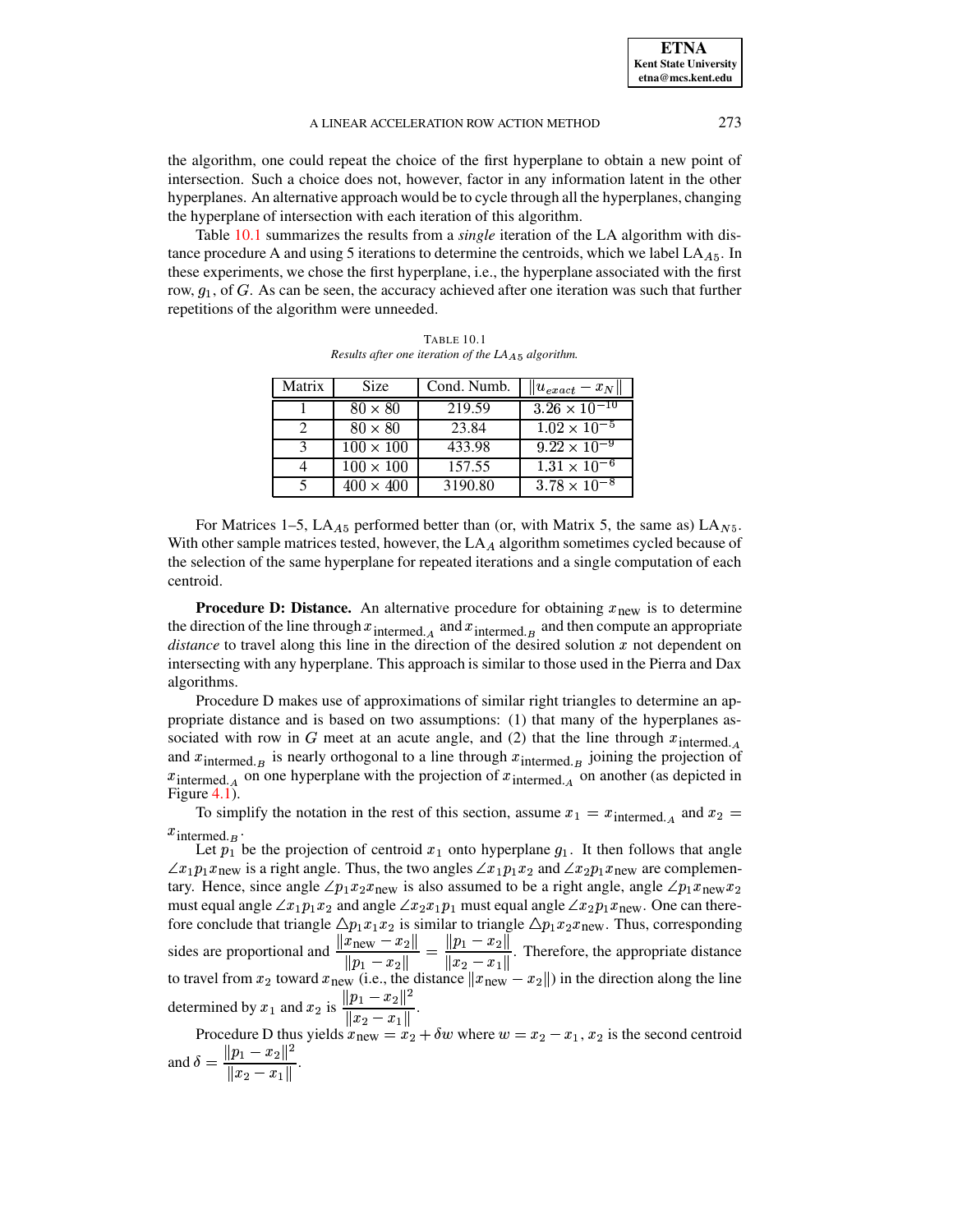In actual problems, centroid  $x_2$  may be significantly closer to certain hyperplanes than to others, and some plausible approach is needed to obtain an appropriate value in place of  $\|p_1 - x_2\|$  that also takes into account the contribution of all the hyperplanes to the system. One approach is to compute the average of the distances from  $x_2$  to each of the hyperplanes, i.e., to compute the value  $z_{ave} = (\sum_{i=1}^{n} ||p_i - x_2||)/n$ . This particular order of computations,<br>however, has the disadvantage of requiring a significant amount of work, in computing  $||p_i - p_j||$ however, has the disadvantage of requiring a significant amount of work, in computing  $||p_i - p_j||$  $x_2$  for each hyperplane  $g_i$  and then computing the average,  $z_{ave}$  after first determining  $x_2$ .

The values of  $||p_i - x_2||$ , however, could be approximated by using  $||p_i - x_2||^2 = ||p_i - x_2||$  $||x_1||^2 - ||x_2 - x_1||^2$  assuming that each triangle  $\triangle p_i x_1 x_2$  is a right triangle (cf. Figure [4.1\)](#page-4-1). But  $||p_i - x_1||$  is merely  $g_i^T x_1/(\|g_i\|^2)$  in projection formula [\(5.1\)](#page-9-1) already being computed in the process of determining  $x_2$ .

As a result, the values for  $||p_i - x_1||$  are merely by-products of computing the projections of  $x_1$  and can be done at the same time, thus leading to an integrated LA algorithm in which the distance needed in step 5 of Algorithm 1 is actually computed in the process of steps 3 and 4. (We omit the details.)

**Acknowledgements.** Special thanks are given to Paul E. Saylor (Department of Computer Science, University of Illinois at Urbana-Champaign) and Richard A. Scott (Santa Clara University) for insightful comments and helpful suggestions.

#### REFERENCES

- [1] R. ANSORGE, *Connections between the Cimmino-method and the Kaczmarz-method for the solution of singular and regular systems of equations*, Computing, 33 (1984), pp. 367–375.
- <span id="page-21-14"></span>[2] M. ARIOLI, I. DUFF, J. NOAILLES, AND D. RUIZ, *A block projection method for sparse matrices*, SIAM J. Sci. Statis. Comput., 13 (1992), pp. 47–70.
- [3] S. F. ASHBY, T. A. MANTEUFFEL, AND P. E. SAYLOR, *A taxonomy for conjugate gradient methods*, SIAM J. Numer. Anal., 27 (1990), pp. 1542–1568.
- <span id="page-21-4"></span>[4] H. H. BAUSCHKE AND J. M. BORWEIN, *On projection algorithms for solving convex feasibility problems*, SIAM Rev., 38 (1996), pp. 367–426.
- <span id="page-21-2"></span>[5] M. BENZI, G. H. GOLUB, AND J. LIESEN, *Numerical solution of saddle point problems*, Acta Numer., (2005), pp. 1–137.
- <span id="page-21-13"></span><span id="page-21-12"></span>[6] A. BJÖRCK AND T. ELFVING, *Accelerated projection methods for comuting pseudoinverse solutions of systems of linear equations*, BIT, 19 (1979), pp. 145–163.
- [7] E. BODEWIG, *Matrix Calculus*, North-Holland Publ. Co., Amsterdam, 1959.
- <span id="page-21-3"></span>[8] R. BRAMLEY, *An orthogonal projection algorithm for generalized Stokes problems*, Center for Supercomputing Research and Development, University of Illinois at Urbana-Champaign, January 1992, Report No. 1190.
- <span id="page-21-0"></span>[9] R. BRAMLEY AND A. SAMEH, *Row projection methods for large nonsymmetric linear systems*, SIAM J. Sci. Stat. Comput., 13 (1992), pp. 168–193.
- <span id="page-21-1"></span>[10] Y. CENSOR, *Row-action methods for huge and sparse systems and their applications*, SIAM Rev., 23 (1981), pp. 444–466.
- <span id="page-21-6"></span><span id="page-21-5"></span>[11] , *Finite series-expansion reconstruction methods*, Proceedings of the IEEE, 71 (1983), pp. 409–419.
- [12] , *Parallel application of block-iterative methods in medical imaging and radiation therapy*, Math. Programming, 42 (1988), pp. 307–25.
- <span id="page-21-7"></span>[13] Y. CENSOR, M. D. ALTSCHULER, AND W. D. POWLIS, *On the use of Cimmino's simultaneous projections method for computing a solution of the inverse problem in radiation therapy treatment planning*, Inverse Problems, 4 (1988), pp. 607–23.
- <span id="page-21-8"></span>[14] Y. CENSOR, P. P. B. EGGERMONT, AND D. GORDON, *Strong underrelaxation in Kaczmarz's method for inconsistent systems*, Numer. Math., 41 (1983), pp. 83–92.
- <span id="page-21-9"></span>[15] Y. CENSOR, D. GORDON, AND R. GORDON, *Component averaging: An efficient iterative parallel algorithm for large and sparse unstructured problems*, Paral. Comput., 27 (2001), pp. 777–808.
- <span id="page-21-10"></span>[16] Y. CENSOR AND G. T. HERMAN, *On some optimization techniques in image reconstruction from projections*, Appl. Numer. Math., 3 (1987), pp. 365–91.
- <span id="page-21-11"></span>[17] Y. CENSOR AND S. A. ZENIOS, *Parallel Optimization: Theory, Algorithms and Applications,* Oxford University Press, New York, 1997.